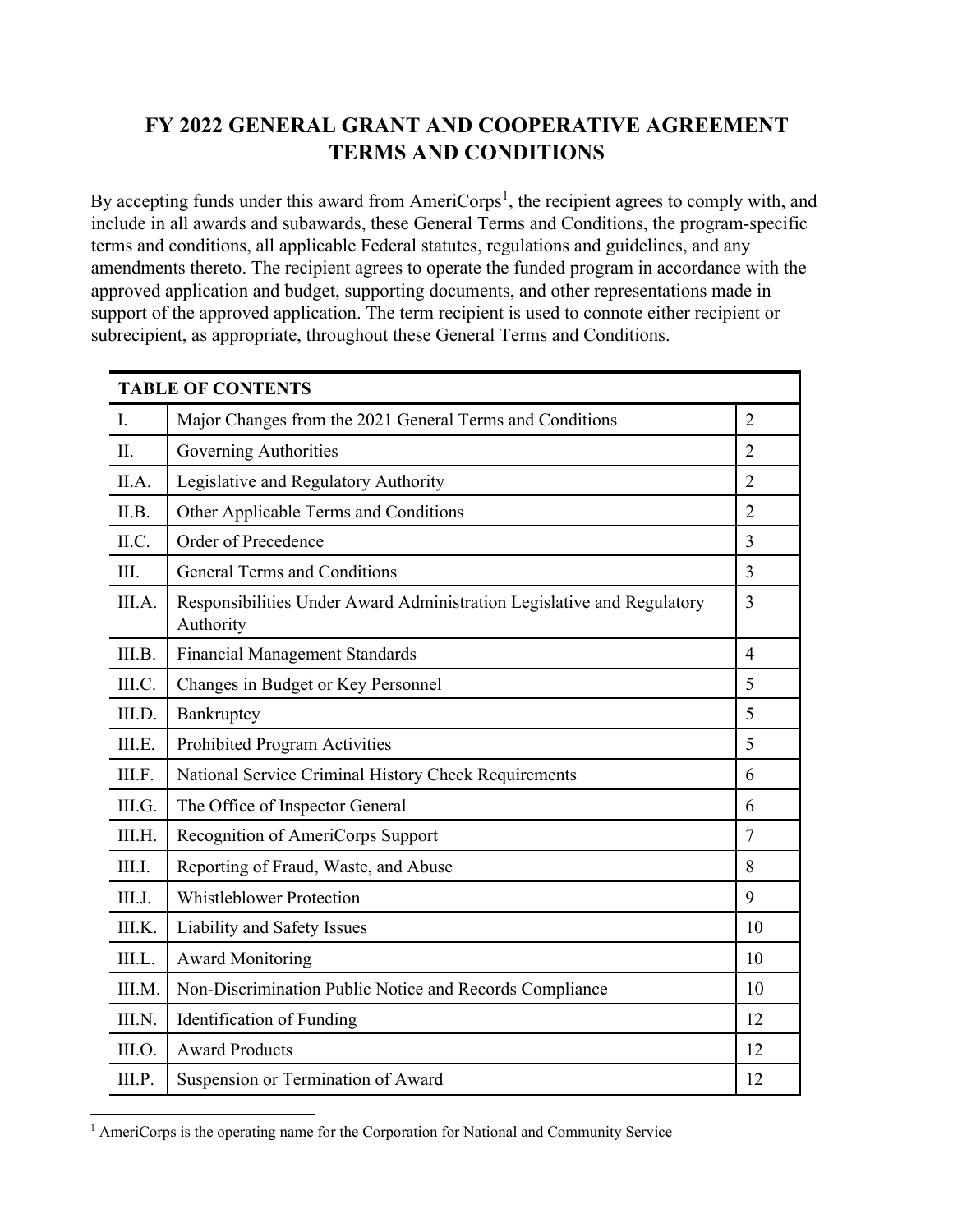| III.Q. | Trafficking in Persons                                                                                                                                                                            | 13 |
|--------|---------------------------------------------------------------------------------------------------------------------------------------------------------------------------------------------------|----|
| III.R. | System of Award Management (SAM) and Universal Identifier<br>Requirements (Required Provision Under 2 CFR § 25.220)                                                                               | 15 |
| III.S. | Transparency Act Requirements (For Grants and Cooperative Agreements of<br>\$30,000 or more)                                                                                                      | 16 |
| III.T. | Conflict of Interest                                                                                                                                                                              | 19 |
| III.U. | Award Term and Condition for Recipient Integrity and Performance Matters<br>(Required Provision under $2$ CFR $\S$ 200.210(b)(iii) for Grants and<br>Cooperative Agreements of \$500,000 or more) | 19 |
| III.V. | Breaches of Personally Identifiable Information (PII)                                                                                                                                             | 21 |
| IV.    | <b>Attachment</b>                                                                                                                                                                                 | 23 |

### **I. MAJOR CHANGES FROM THE 2021 GENERAL TERMS AND CONDITIONS**

- A. Preamble: removed COVID-19 Frequently Asked Questions (FAQ) reference.
- B. Section F: updated National Service Criminal History Check requirements based on new rule effective May 1, 2021.
- C. Updated to reflect changes to the Uniform Guidance published in August 2020.
- D. Replaced references to the Improper Payments Elimination and Recovery Improvement Act with the Payment Integrity Information Act of 2019.
- E. Removed section on Grantee Procurement.

### **II. GOVERNING AUTHORITIES**

## **A. LEGISLATIVE AND REGULATORY AUTHORITY**

This award is authorized by and subject to The National and Community Service Act of 1990, as amended, (42 U.S.C. 12501 *et seq*.) (NCSA) and/or the Domestic Volunteer Service Act of 1973, as amended, (42 U.S.C. 4950 *et seq*.) (DVSA), the Federal Grant and Cooperative Agreement Act (FGCAA), 31 U.S.C. §§6301-6308, and AmeriCorps' implementing regulations in 45 CFR Chapter XII and/or XXV. Recipients must comply with the requirements of the NCSA and/or DVSA and AmeriCorps' implementing regulations, as applicable.

### **B. OTHER APPLICABLE TERMS AND CONDITIONS**

This award is subject to the Uniform Administrative Requirements, Cost Principles, and Audit Requirements for Federal Awards located at 2 CFR Part 200 and the agency's implementing regulation at 2 CFR Part 2205 (hereinafter, the Uniform Guidance). Award recipients must read, understand, and implement these federal regulations. 2 CFR Part 200, and the August 2020 amendments thereto are incorporated into these terms and conditions by reference.

The recipient must comply with all other applicable statutes, executive orders, regulations, and policies governing the award, including, but not limited to, those included in 2 CFR Chapter I, as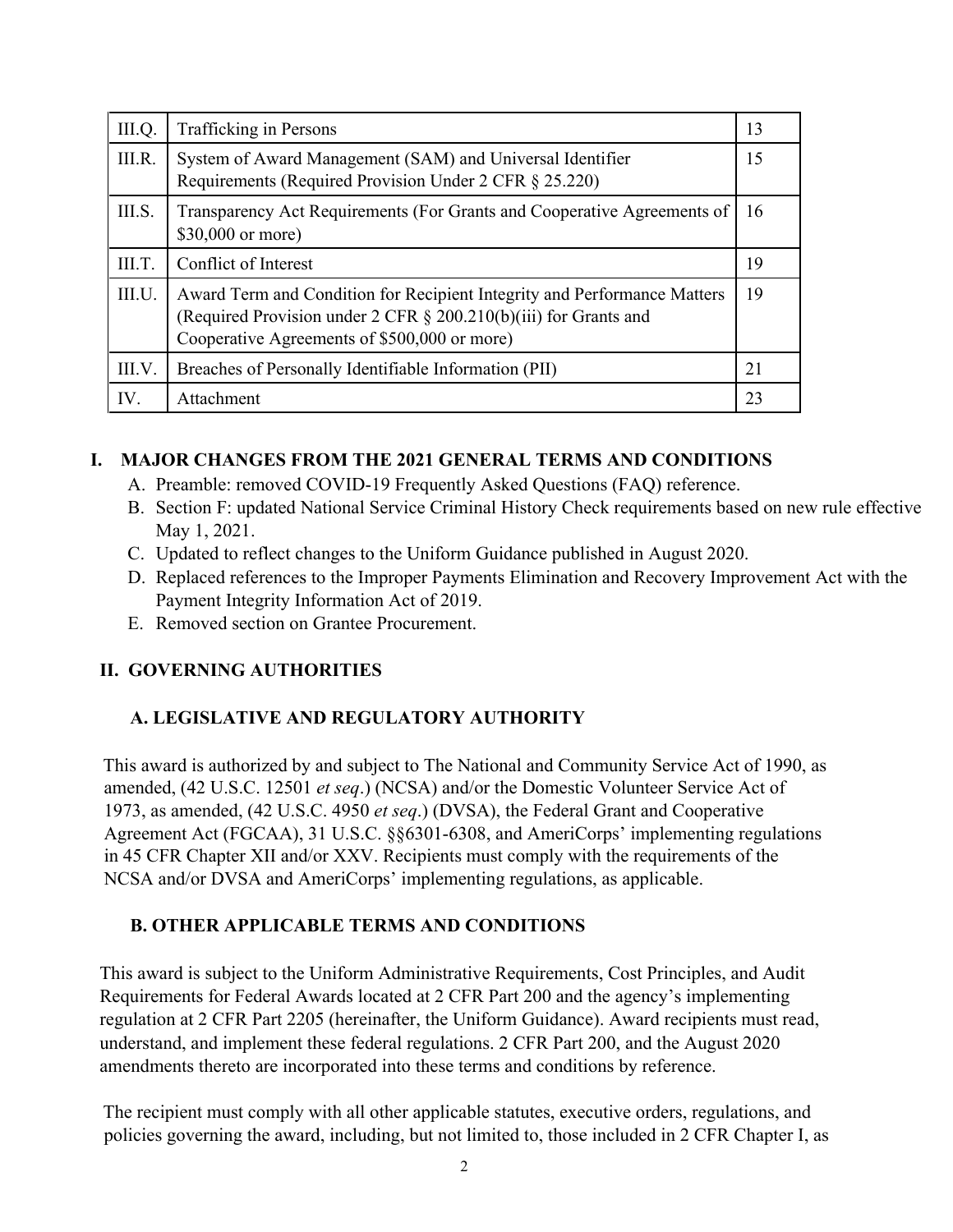well as those cited in these General Terms and Conditions and Program-Specific Terms and Conditions, and the Assurances and Certifications. Some of these requirements are discussed in these General Terms and Conditions to provide emphasis or additional explanations to recipients. Other provisions are included in these AmeriCorps' General Terms and Conditions because they are required by specific laws or regulations.

In addition to the applicable statutes and regulations referred to above, the recipient must comply with and perform its award consistent with the requirements stated in:

- 1. The Notice of Grant Award and Signature Page;
- 2. These General Terms and Conditions;
- 3. The Program-Specific Terms and Conditions;
- 4. The Notice of Funding Availability;
- 5. The recipient's approved application (including the final approved budget, attachments, and pre-award negotiations); and
- 6. Grant Certification and Assurances.

## **C. ORDER OF PRECEDENCE**

Any inconsistency in the authorities governing the Award shall be resolved by giving precedence in the following order: (a) applicable Federal statutes, (b) applicable Federal regulations, (c) Notice of Grant Award and Signature Page; (d) AmeriCorps Program Specific Terms and Conditions, (e) AmeriCorps General Terms and Conditions, (f) the Notice of Funding Opportunity, and (g) the approved Award Application including all assurances, certifications, attachments, and pre-award negotiations.

## **III. GENERAL TERMS AND CONDITIONS**

## **A. RESPONSIBILITIES UNDER AWARD ADMINISTRATION**

- 1. **Accountability of the Recipient.** The recipient has full fiscal and programmatic responsibility for managing all aspects of the award and award-supported activities, subject to the oversight of AmeriCorps. The recipient is accountable to AmeriCorps for its operation of the program and the use of AmeriCorps award funds. The recipient must expend award funds in a manner consistent with the cost principles in 2 CFR and in a reasonable manner, and it must record accurately the service activities and outcomes achieved under the award. Although recipients are encouraged to seek the advice and opinion of AmeriCorps on special problems that may arise, such advice does not diminish the recipient's responsibility for making sound judgments and does not shift the responsibility for operating decisions to AmeriCorps.
- 2. **Subawards.** If authorized by law and permitted by AmeriCorps, a recipient may make subawards in accordance with the requirements set forth in the Uniform Guidance. The recipient must have and implement a plan for oversight and monitoring that complies with the requirements applicable to pass through entities identified at 2 CFR § 200.332 to ensure that each subrecipient has agreed to comply, and is complying, with award requirements.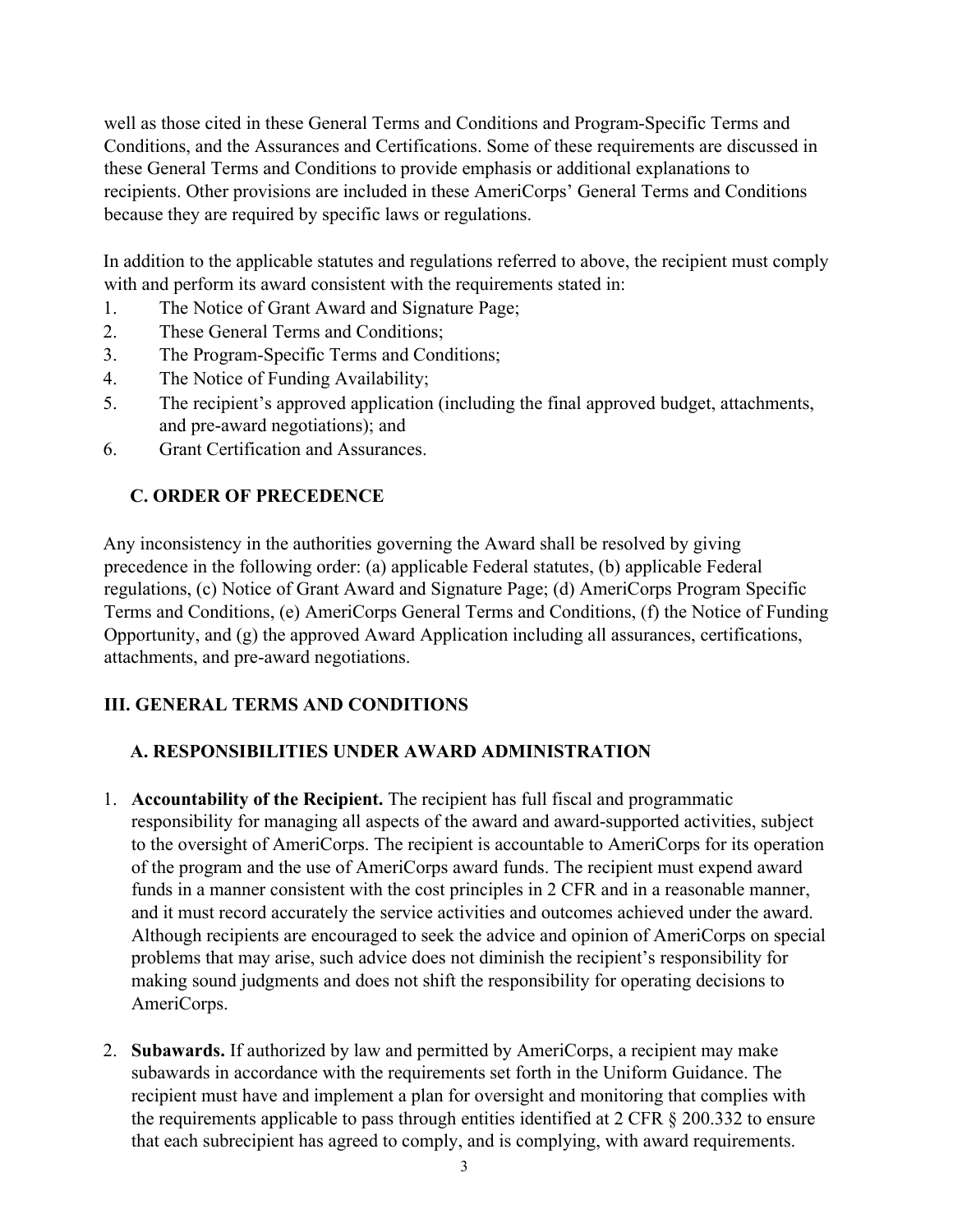A recipient of a Federal award that is a pass-through entity has certain obligations to its subrecipients. Those requirements are located at 2 CFR §200.208, § 200.332, § 200.339, and 2 CFR Part 200 Subpart F.

3. **Notice to AmeriCorps.** The recipient will notify the appropriate AmeriCorps Portfolio Manager immediately of any developments or delays that have a significant impact on funded activities, any significant problems relating to the administrative or financial aspects of the award, or any suspected misconduct or malfeasance related to the award or recipient. The recipient will inform the AmeriCorps Portfolio Manager about the corrective action taken or contemplated by the recipient and any assistance needed to resolve the situation. Recipients must also ensure that they comply with the mandatory reporting requirements for suspected criminal activity or fraud, waste or abuse as specified in section III. I.

#### **B. FINANCIAL MANAGEMENT STANDARDS**

- 1. **General.** The recipient must maintain financial management systems that comply with 2 CFR § 200.302(b). The recipient's financial management systems must be capable of distinguishing expenditures attributable to this award from expenditures not attributable to this award. The systems must be able to identify costs by program year and by budget category, and to differentiate between direct and indirect costs. For all recipient's financial management requirements and responsibilities, refer to Subparts D and E of 2 CFR Part 200.
- 2. **Allowability of Costs.** To be allowable under an award, costs must meet the criteria of 2 CFR § 200.403, which provides that costs must be necessary and reasonable for the performance of the award, must conform to limitations in the award or 2 CFR Part 200 as to types or amounts of cost items, must be consistent with policies and procedures that apply uniformly to both Federally financed and other activities of the recipient, must be adequately documented, and must not be included as a cost or used to meet cost share or matching requirements of any other Federally financed program. Furthermore, the costs must be accorded consistent treatment in like circumstances as either direct or indirect costs in order to avoid the double charging of Federal awards (see 2 CFR § 200.403(d) and § 200.412).
- 3. **Cost Reporting.** Recipients will be reporting their Federal cash disbursements quarterly through the Payment Management System (PMS) at the Department of Health and Human Services and their Federal share of grant program expenditures (including indirect costs) semi- annually through AmeriCorps' eGrants system. Recipient's financial management systems must be able to routinely produce reports which support and reconcile to the amounts reported to PMS and eGrants. As part of closing out individual awards, recipients must submit a quarterly report to PMS and ensure it reconciles to the drawn amount and FFR in eGrants as applicable within 120 days of the end of the project period. Recipients must also ensure that the financial management systems of any subrecipients can routinely produce the same reports. *As part of its ongoing fiscal oversight of recipients, AmeriCorps*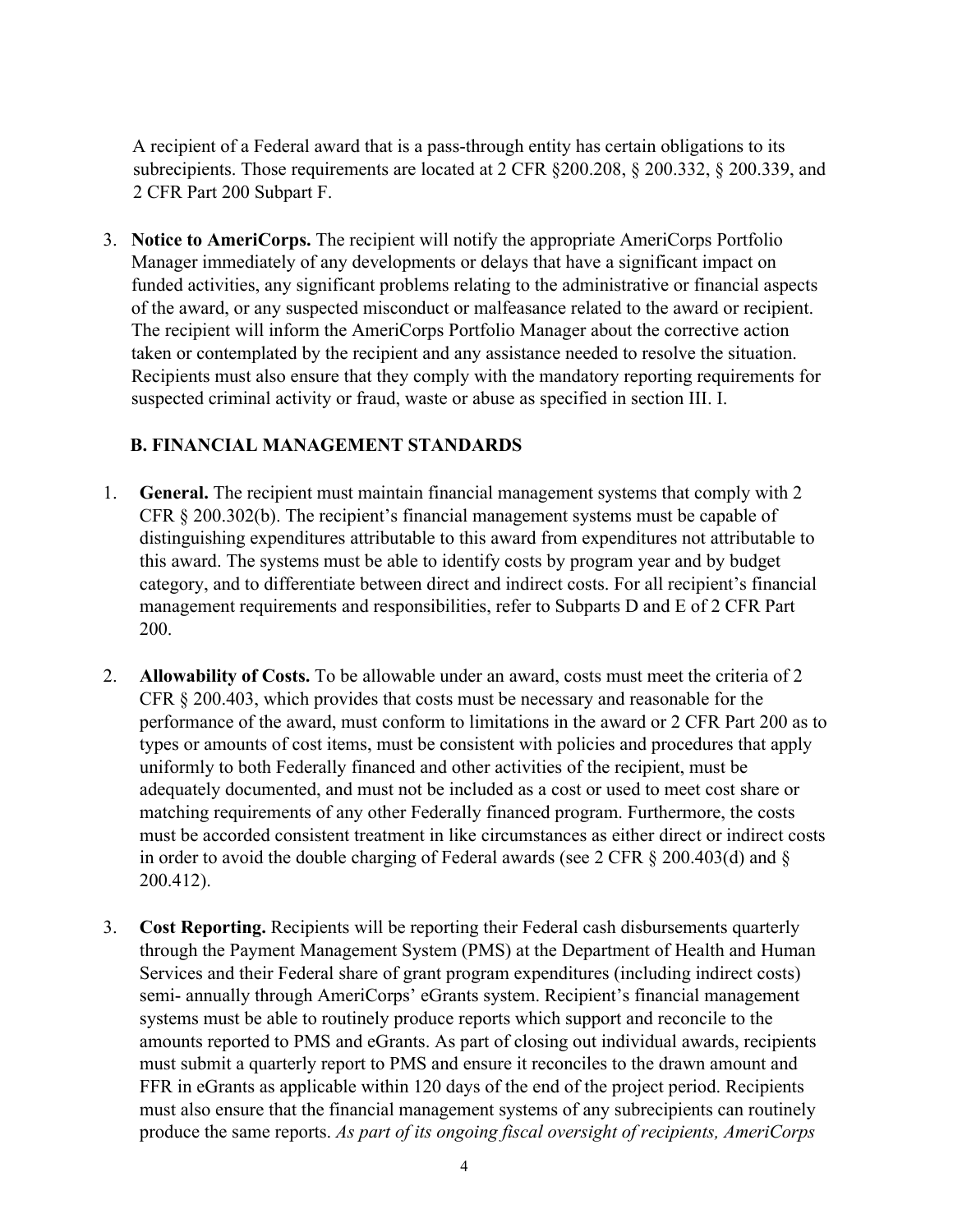*may randomly select recipients to provide reports supporting their Federal cash disbursements reported to PMS (including supporting information for cash disbursements made by subrecipients). AmeriCorps expects recipients' and subrecipients' financial management systems to be able to produce those supporting reports on a routine basis.* 

4. **Audits.** Recipient organizations that expend \$750,000 or more in total Federal awards in a fiscal year shall have a single or program-specific audit conducted for that year in accordance with the Single Audit Act, as amended, 31 U.S.C. 7501, et seq., and 2 CFR Part 200, Subpart F. If the recipient expends Federal awards under only one Federal program, it may elect to have a program specific audit, if it is otherwise eligible. A recipient that does not expend \$750,000 in Federal awards is exempt from the audit requirements for that year. However, it must continue to conduct financial management reviews of its subrecipients, and its records and its subrecipients' records must be available for review and audit in accordance with 2 CFR  $\S$ § 200.334-200.338 and  $\S$ 200.332(a)(5). Additionally, a recipient acting as a pass-through entity must issue management decisions for audit findings pertaining to the Federal award provided to the subrecipient as required by 2 CFR § 200.521 and ensure follow-up on audit findings in a timely manner to ensure that the subrecipient corrects any deficiencies identified in the audit.

#### **C. CHANGES IN BUDGET OR KEY PERSONNEL**

All budget and programmatic changes must comply with 2 CFR § 200.308 – Revision of budget and program plans. 2 CFR § 200.407 Prior written approval (prior approval) – provides an exhaustive list of those other items requiring AmeriCorps' advance approval.

#### **D. BANKRUPTCY**

The recipient must notify AmeriCorps if, during the term of its award, the recipient or one of its subrecipients becomes insolvent or is unable to pay its debts as they mature, or files a voluntary petition in bankruptcy or is the subject of an involuntary petition that is neither stayed nor dismissed within 60 days after the petition is filed.

#### **E. PROHIBITED PROGRAM ACTIVITIES**

The recipient must comply with, and require all subrecipients to comply with, the prohibitions on use of AmeriCorps funds applicable to their program as identified in sections 132A and 174 of the NCSA (42 U.S.C. §§ 12584a and 12634) and section 403 of the DVSA (42 U.S.C. § 5043), and provisions by Congress in annual appropriations acts. More specific guidance on these prohibitions will be provided in AmeriCorps' Program Specific Terms and Conditions and in other guidance.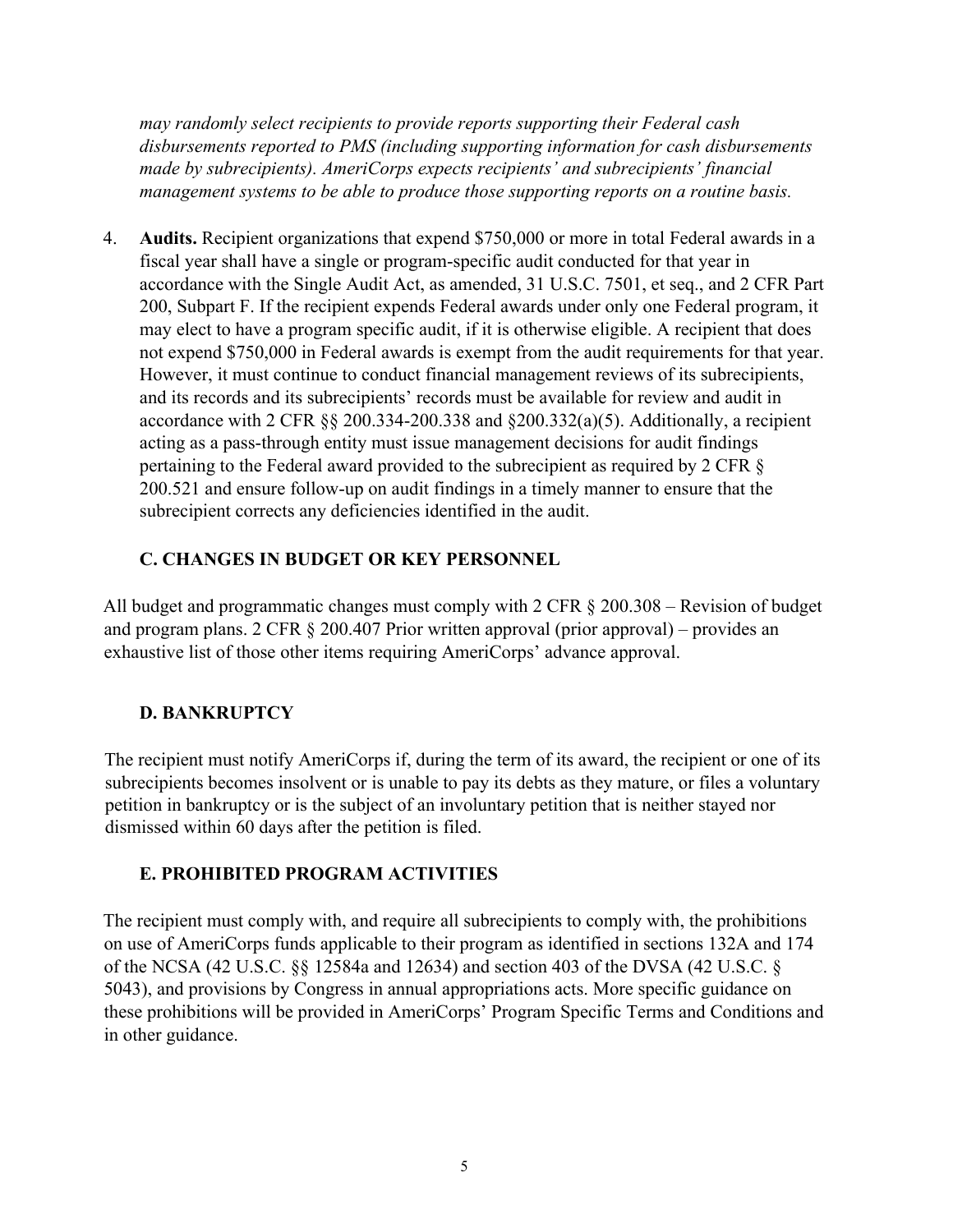#### **F. NATIONAL SERVICE CRIMINAL HISTORY CHECK REQUIREMENTS**

The National Service Criminal History Check (NSCHC) is a screening procedure established by law to protect the beneficiaries of national service. On February 24, 2021, AmeriCorps published a new NSCHC regulation that went into effect May 1, 2021. See [45 CFR §§ 2540.200-2540.207](https://www.ecfr.gov/current/title-45/subtitle-B/chapter-XXV/part-2540/subpart-B) and<https://americorps.gov/grantees-sponsors/history-check> for complete information and FAQs. The law requires recipients to conduct and document NSCHCs on any person (including awardfunded staff, national service participant, or volunteer) receiving a salary, living allowance, stipend or education award through a program receiving AmeriCorps funds. The NSCHC must be conducted, reviewed, and an eligibility determination made by the grant recipient based on the results of the NSCHC no later than the day before a person begins to work or serve on an NSCHC-required grant. An individual is ineligible to serve in a position that receives such AmeriCorps funding if the individual is registered, or required to be registered, as a sex offender or has been convicted of murder. The cost of conducting NSCHCs is an allowable expense under the award.

Unless AmeriCorps has provided a recipient with a written waiver, recipients must perform the following checks:

#### *All award-funded staff, national service participants, and volunteers must undergo NSCHCs that include:*

- 1. A nationwide name-based search of the National Sex Offender Public Website (NSOPW) through NSOPW.gov; and
- 2. A name- or fingerprint-based check of the state criminal history record repository or agency-designated alternative for the person's state of residence and state where the person will serve/work; and
- 3. A fingerprint-based FBI criminal history check through the state criminal history record repository or agency-approved vendor.

You must retain adequate documentation that you completed the required NSCHC. Inability to demonstrate that you conducted a required criminal history check component, to include the NSOPW, as specified in the regulations, may result in sanctions which may include disallowance of costs.

## **G. THE OFFICE OF INSPECTOR GENERAL**

AmeriCorps' Office of Inspector General (OIG) conducts and supervises independent audits, evaluations, and investigations of AmeriCorps' programs and operations. Based on the results of these audits, reviews, and investigations, the OIG recommends disallowing costs and also recommends amending or adding policies to promote economy and efficiency and to prevent and detect fraud, waste, and abuse in AmeriCorps' programs and operations.

The OIG conducts and supervises audits of AmeriCorps recipients, as well as legally required audits and reviews. The legally required audits include evaluating AmeriCorps' compliance with the Payment Integrity Information Act of 2019, which may result in grantees being requested to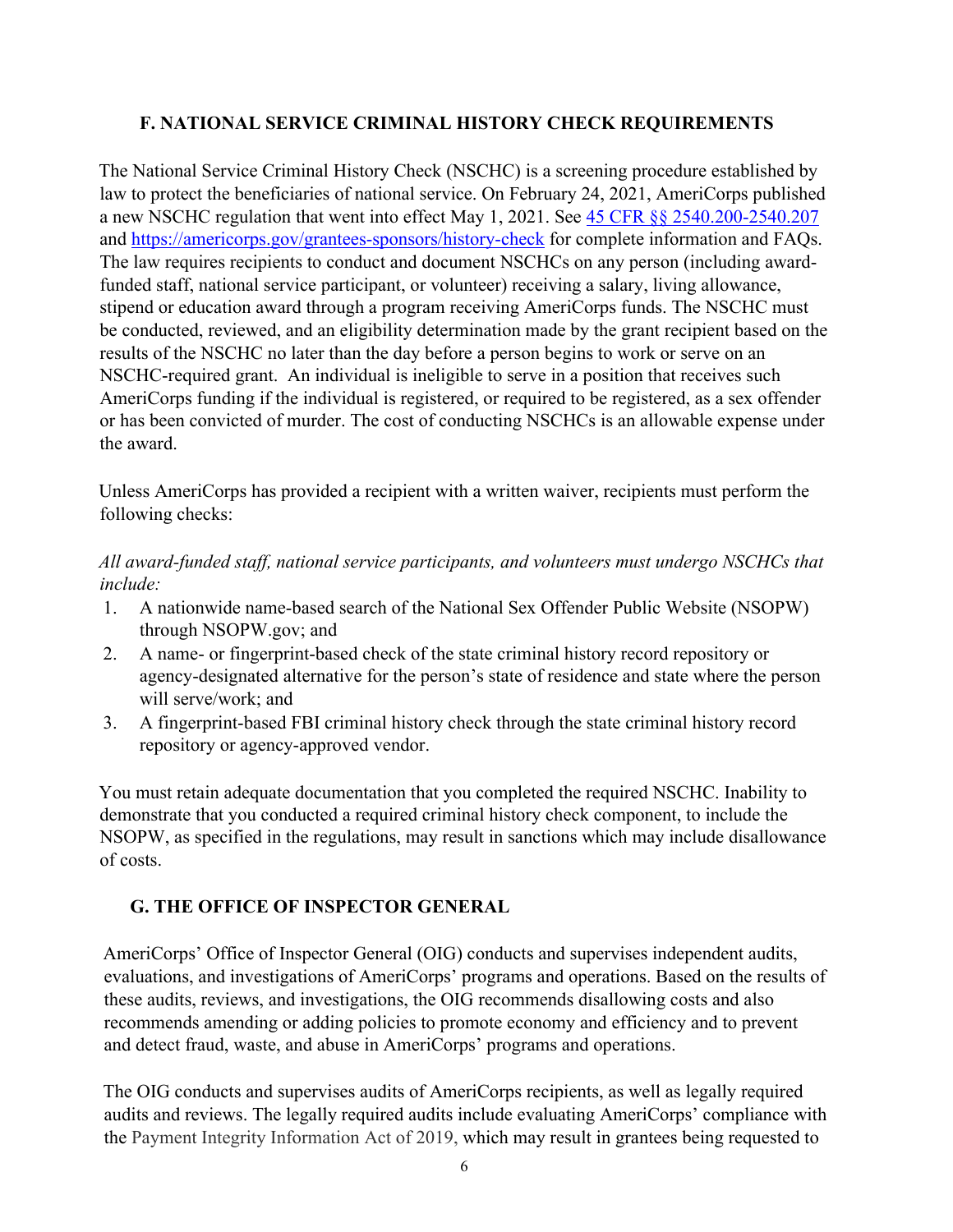produce responsive documentation. The OIG uses a risk-based approach, along with input received from AmeriCorps management, to select recipients and awards for audit. The OIG hires independent audit firms to conduct some of its audits. The OIG audit staff is available to discuss any audit and can be reached at (202) 606-9390.

Recipients must cooperate fully with AmeriCorps requests for documentation and OIG inquiries by timely disclosing complete and accurate information pertaining to matters under investigation, audit or review, and by not concealing information or obstructing audits, inspections, investigations, or other official inquiries.

### **H. RECOGNITION OF AMERICORPS SUPPORT**

1. **General Statement**. Recipients and subrecipients of federal agency AmeriCorps assistance or resources shall identify their programs, projects or initiatives as AmeriCorps or AmeriCorps Seniors programs or projects accordingly. All agreements with subrecipients, operating sites, or service locations, related to AmeriCorps programs and initiatives must explicitly state that the program is an AmeriCorps or AmeriCorps Seniors program.

Similarly, recipients and subrecipients shall identify all national service members or volunteers serving at their programs, projects or initiatives as either AmeriCorps members, AmeriCorps Seniors volunteers, Day of Service volunteers or where appropriate for Volunteer Generation Fund simply "volunteers."

2. **Visual Representations and Prominent Display**. Recipients shall identify their programs, projects, or initiatives, and their members or volunteers, through the use of visual representations, including: logos; insignias; written acknowledgements, publications and other written materials; websites and social media platforms; and service gear such as clothing. All visual representations must follow current AmeriCorps branding guidelines, which include proper logo use and cobranding requirements. To provide recipients technical assistance in ensuring compliance with proper logo use and cobranding requirements, AmeriCorps provides brand guidelines, to which recipients and subrecipients should refer and follow. The brand guidelines are available at [www.americorps.gov/brand](http://www.americorps.gov/brand-resources)[resources.](http://www.americorps.gov/brand-resources)

All recipient and subrecipient websites and social media communications shall clearly state, as appropriate, that they are an AmeriCorps recipient or funded by a grant from AmeriCorps and shall prominently display the AmeriCorps or AmeriCorps Seniors logo. Recipients and subrecipients shall prominently display the AmeriCorps, AmeriCorps Seniors, or appropriate AmeriCorps Day of Service name and logo on all service gear and public materials, in accordance with AmeriCorps' requirements. Public materials are defined in the branding toolkit.

3. **Acknowledgement and Disclaimer on Published Materials.** The appropriate AmeriCorps or AmeriCorps Seniors logo shall be included on publications related to an award of AmeriCorps assistance or resources. An acknowledgement and disclaimer shall be displayed on all reports and other published materials based upon work supported by the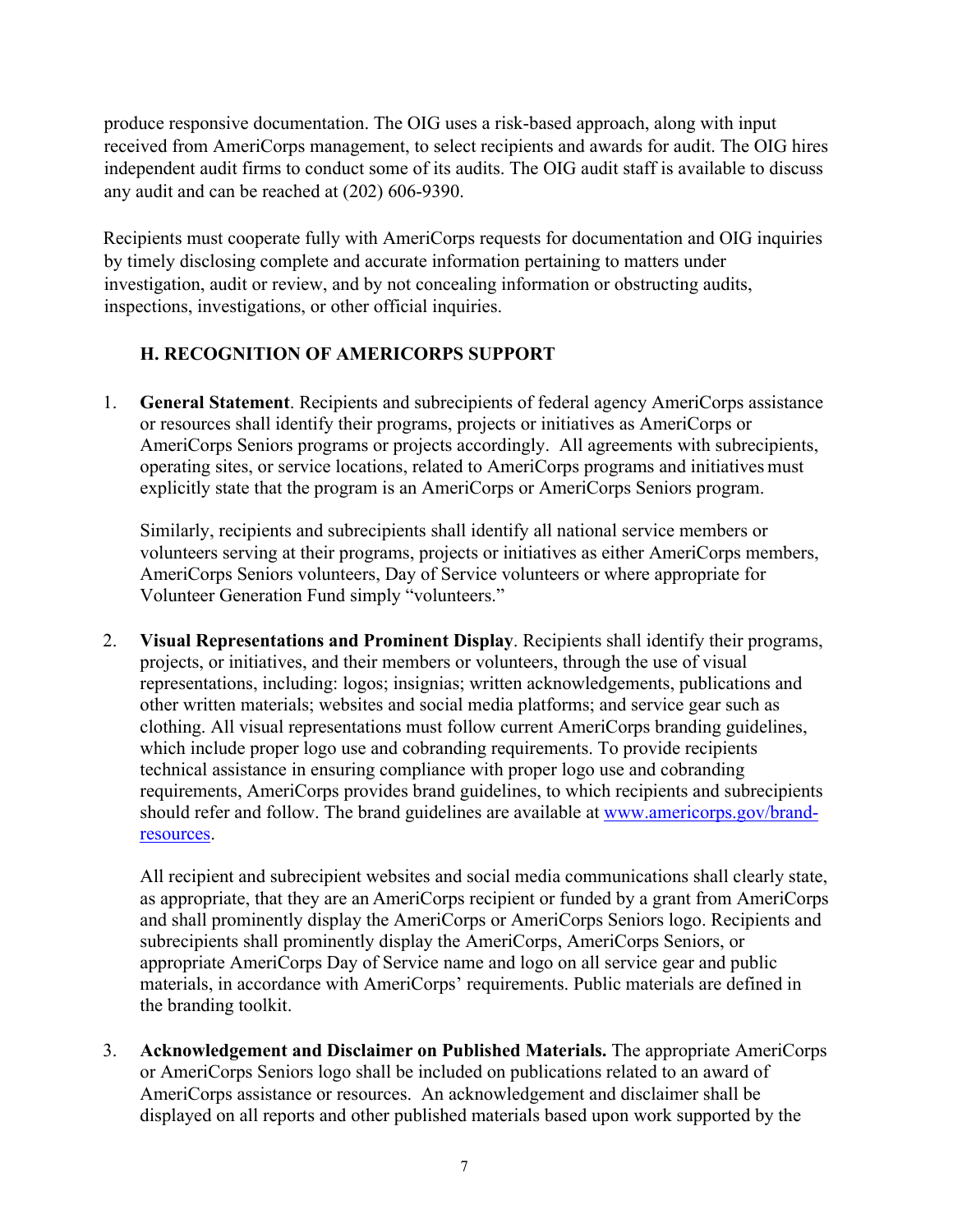award. The acknowledgement and disclaimer may contain language the same as or similar to:

*This material is based upon work supported by AmeriCorps under Grant No(s) [ ]. Opinions or points of view expressed in this document are those of the authors and do not necessarily reflect the official position of, or a position that is endorsed by, AmeriCorps."*

- 4. **Brand Identification Through Publicity.** Recipients shall provide information or training to their AmeriCorps members, AmeriCorps Seniors volunteers, Day of Service volunteers, or Volunteer Generation Fund volunteers about how their programs, projects or initiatives are part of AmeriCorps. Recipients are strongly encouraged to place signs that include the AmeriCorps or AmeriCorps Seniors name and logo, or the appropriate AmeriCorps version of the Day of Service logo at all their service sites and may use the slogan "AmeriCorps Serving Here" or "AmeriCorps Seniors Serving Here," as appropriate. When AmeriCorps members and programs or AmeriCorps Seniors volunteers and programs are publicized – including but not limited to public speaking opportunities, press releases, news stories, blog posts, websites, social media posts, online videos, public service announcements, paid advertising, brochures and other communications channels – individuals must be identified as AmeriCorps members or AmeriCorps Seniors volunteers, while programs should be identified as AmeriCorps or AmeriCorps Seniors programs or projects and, where possible, appropriate logos must be displayed.
- 5. **Alteration of Brand Identities Prohibited Without AmeriCorps Written Permission**. Recipients may not alter the AmeriCorps or AmeriCorps Seniors logos or other AmeriCorps branding and must obtain written permission from AmeriCorps before using the AmeriCorps name or logo, or the AmeriCorps Seniors name or logo on materials that will be sold. Recipients must also obtain written permission from AmeriCorps before permitting donors to use the AmeriCorps name or logo, or the AmeriCorps Seniors name or logo in promotional materials.
- 6. **Prohibited Use or Display of Names and Logos for Certain Activities.** The recipient or subrecipient may not use or display the AmeriCorps name or logo, or the AmeriCorps Seniors name or logo in connection with any activity prohibited by statute or regulation, including any political activities.

#### **I. REPORTING OF FRAUD, WASTE, AND ABUSE**

Recipients must contact the OIG *and* their Portfolio Manager *without delay* when they *first suspect*:

- 1. Any criminal activity or violations of law has occurred, such as:
	- Fraud, theft, conversion, misappropriation, embezzlement, or misuse of funds or property by any person, including AmeriCorps personnel, grantees, or contractors—even if no federal funds or property was involved;
	- Submission of a false claim or a false statement by any person in connection with any AmeriCorps program, activity, grant or operations;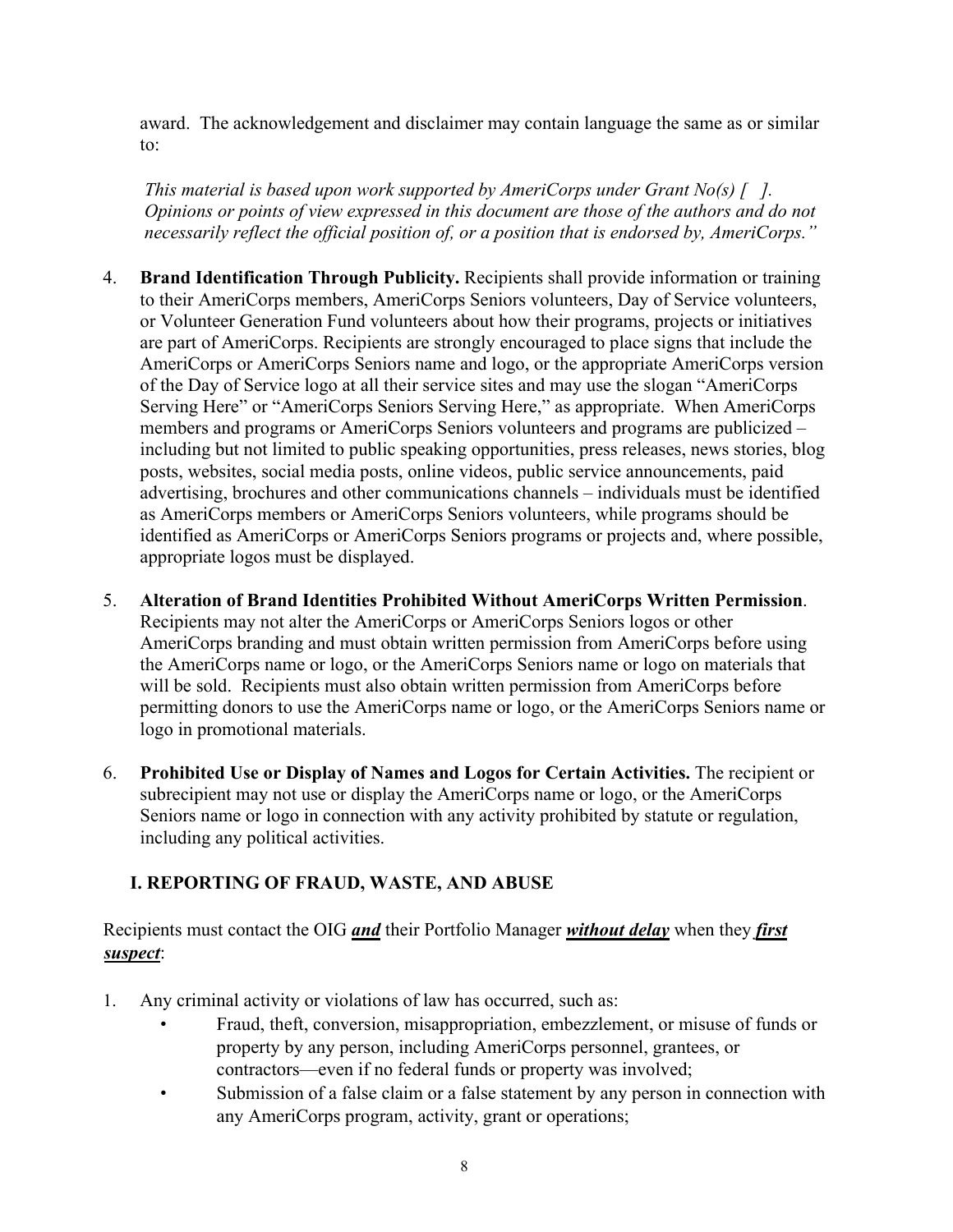- Concealment, forgery, falsification, or unauthorized destruction of government or program records;
- Corruption, bribery, kickbacks, acceptance of illegal gratuities, extortion, or conflicts of interest in connection with operations, programs, activities, contracts, or grants;
- Other misconduct in connection with operations, programs, activities, contracts, or grants; or
- Mismanagement, abuse of authority, or other misconduct by AmeriCorps personnel.
- 2. Fraud, waste, or abuse.
	- Fraud occurs when someone is intentionally dishonest or uses intentional misrepresentation or misleading omission to receive something of value or to deprive someone, including the government, of something of value.
	- Waste occurs when taxpayers do not receive reasonable value for their money in connection with a government-funded activity due to an inappropriate act or omission by people with control over or access to government resources.
	- Abuse is behavior that is deficient, objectively unreasonable, or improper under the circumstances. Abuse also includes the misuse of authority or position for personal financial gain or the gain of an immediate or close family member or business associate.

The OIG maintains a hotline to receive this information, which can be reached by email at hotline@cncsoig.gov or by telephone at (800) 452-8210. Upon request, OIG will take appropriate measures to protect the identity of any individual who reports misconduct, as authorized by the Inspector General Act of 1978, as amended. Reports to OIG may also be made anonymously.

#### *The recipient should take no further steps to investigate suspected misconduct, except as directed by the OIG or to prevent the destruction of evidence or information.*

## **J. WHISTLEBLOWER PROTECTION**

- 1. This award and employees working on this award will be subject to the whistleblower rights and remedies in the pilot program on Contractor employee whistleblower protections established at [41 U.S.C. 4712 by](http://api.fdsys.gov/link?collection=uscode&title=41&year=mostrecent§ion=4712&type=usc&link-type=html) section 828 of the National Defense Authorization Act for Fiscal Year 20[13 \(Pub. L. 112-239\).](http://api.fdsys.gov/link?collection=plaw&congress=112&lawtype=public&lawnum=239&link-type=html)
- 2. An employee of a recipient may not be discharged, demoted, or otherwise discriminated against as a reprisal for disclosing information that the employee reasonably believes is evidence of gross mismanagement of a Federal contract or award, a gross waste of Federal funds, an abuse of authority (an arbitrary and capricious exercise of authority that is inconsistent with the mission of AmeriCorps or the successful performance of a contract or award of AmeriCorps) relating to a Federal contract or award, a substantial and specific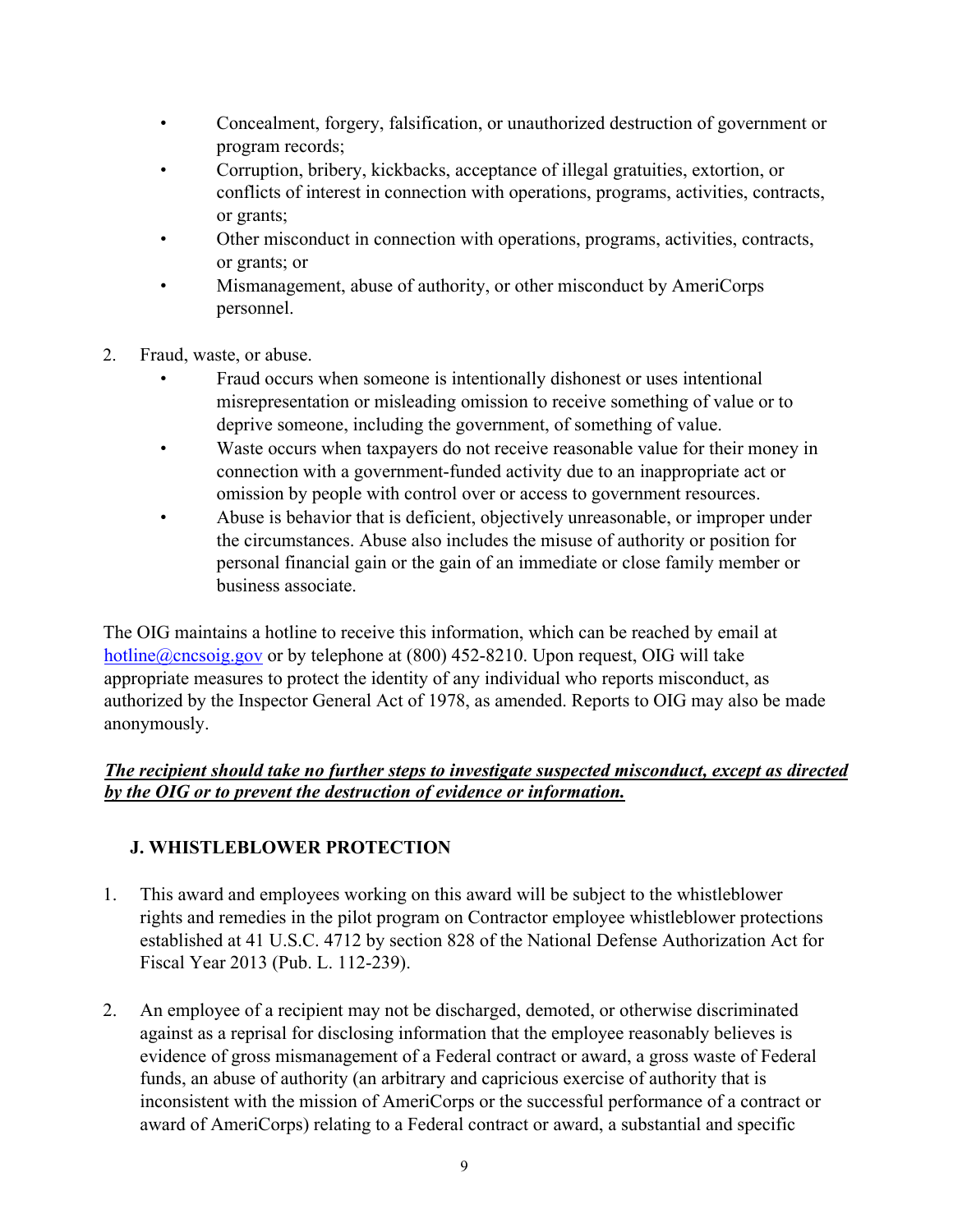danger to public health or safety, or a violation of law, rule, or regulation related to a Federal contract (including the competition for or negotiation of a contract) or award.

3. The recipient shall inform its employees and contractors in writing, in the predominant language of the workforce or organization, of employee whistleblower rights and protections under [41 U](http://api.fdsys.gov/link?collection=uscode&title=41&year=mostrecent§ion=4712&type=usc&link-type=html).S.C. [4712, as](http://api.fdsys.gov/link?collection=uscode&title=41&year=mostrecent§ion=4712&type=usc&link-type=html) described above and at [http://www.cncsoig.gov/whistleblower-protection.](http://www.cncsoig.gov/whistleblower-protection) 

## **K. LIABILITY AND SAFETY ISSUES**

The recipient must institute safeguards as necessary and appropriate to ensure the safety of members and volunteers. Members and volunteers may not participate in projects that pose undue safety risks. Any insurance costs under the award must comply with 2 CFR § 200.447, which outlines what insurance costs are allowable.

### **L. AWARD MONITORING**

- 1. **Site visits**. AmeriCorps may make site visits to review and evaluate recipient records, accomplishments, organizational procedures and financial control systems; to conduct interviews; and to provide technical assistance as necessary.
- 2. **Desk reviews.** AmeriCorps may conduct desk reviews to make limited verifications of recipient compliance with the terms of their award, conduct a review of the recipient's general management practices, and identify any practice or procedure that may require further scrutiny.
- 3. **Responding to information requests.** Pursuant to 2 CFR 200.337, AmeriCorps may request documentation from recipients in order to monitor the award or to comply with other legal requirements, such as the Payment Integrity Information Act of 2019. *Failure to make timely responses to such requests may result in award funds being placed on temporary manual hold, reimbursement only, or other remedies as appropriate.*

### **M. NON-DISCRIMINATION PUBLIC NOTICE AND RECORDS COMPLIANCE**

1. **Public Notice of Non-discrimination**. The recipient must notify members, community beneficiaries, applicants, program staff, and the public, including those with impaired vision or hearing, that it operates its program or activity subject to the non-discrimination requirements applicable to their program found at §§ 175 and 176(f) of the NCSA or § 417 of the DVSA, and relevant program regulations found at 45 CFR Parts 2540 (AmeriCorps State and National), 2551 (Senior Companion Program), 2552 (Foster Grandparent Program), 2553 (RSVP), and 2556 (AmeriCorps VISTA). The notice must summarize the requirements, note the availability of compliance information from the recipient and AmeriCorps, and briefly explain procedures for filing discrimination complaints with AmeriCorps.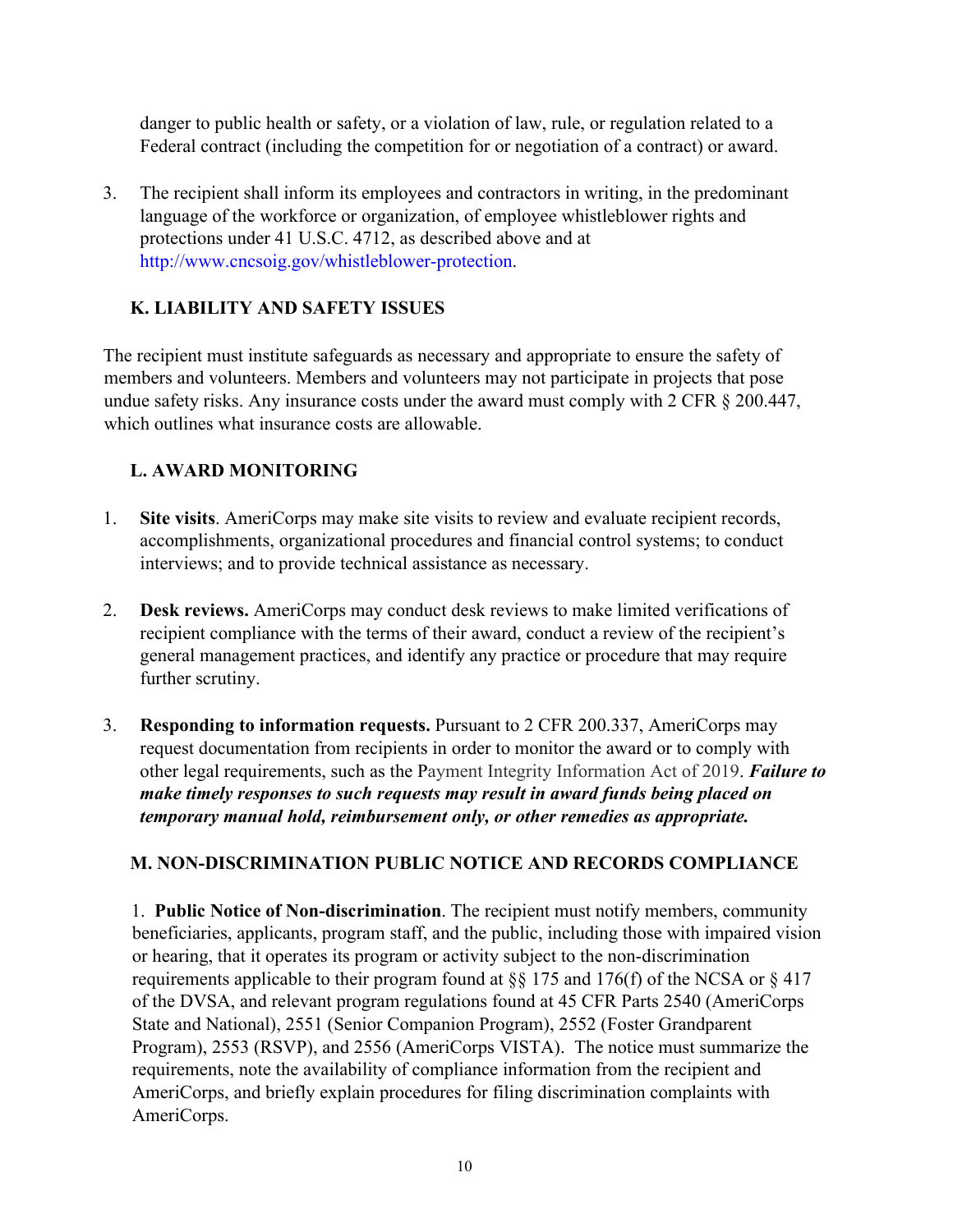#### Sample language is:

*Any benefits and terms and conditions of this program, are available to all without regard to race, color, national origin, gender, age, religion, sexual orientation, disability, gender identity or expression, political affiliation, marital or parental status, genetic information and military service. [Grantee's name] policy and federal law prohibits reprisal for engaging in protected activity (reporting discrimination or harassment, participating in investigations of such allegations, or intervening to assist those who are subjected to prohibited behaviors), and it will not be tolerated. In addition to filing a complaint with local and state agencies that are responsible for resolving discrimination complaints, you may bring a complaint to the attention of the Corporation for National and Community Service. If you believe that you or others have been discriminated against, or if you want to seek advice, contact:* 

> *(Name, address, phone number – both voice and TTY, and preferably toll free – FAX number and email address of the recipient) or Equal Employment Opportunity Office (EEOP) AmeriCorps 250 E Street, SW Washington, DC 20525 (202) 606-7503 eo@cns.gov (email)*

The recipient must include information on civil rights requirements, complaint procedures and the rights of beneficiaries in member or volunteer service agreements, handbooks, manuals, pamphlets, and post in prominent locations, as appropriate. The recipient must also notify the public in recruitment material and application forms that it operates its program or activity subject to the nondiscrimination requirements. Sample language, in bold print, is: **This program is available to all, without regard to race, color, national origin, gender, age, religion, sexual orientation, disability, gender identity or expression, political affiliation, marital or parental status, genetic information and military service.** Where a significant portion of the population eligible to be served needs services or information in a language other than English, the recipient shall take reasonable steps to provide written material of the type ordinarily available to the public in appropriate languages.

2. **Prohibition Against National Origin Discrimination Affecting Limited English Proficient (LEP) Persons.** Pursuant to Executive Order (EO) 13166 – Improving Access to Services for Persons with Limited English Proficiency, recipients are required to provide meaningful access to their programs and activities by LEP persons. For more information, please see the policy guidance at 67 FR 64604.

3. **Records and Compliance Information.** The recipient must keep records and make available to AmeriCorps timely, complete, and accurate compliance information to allow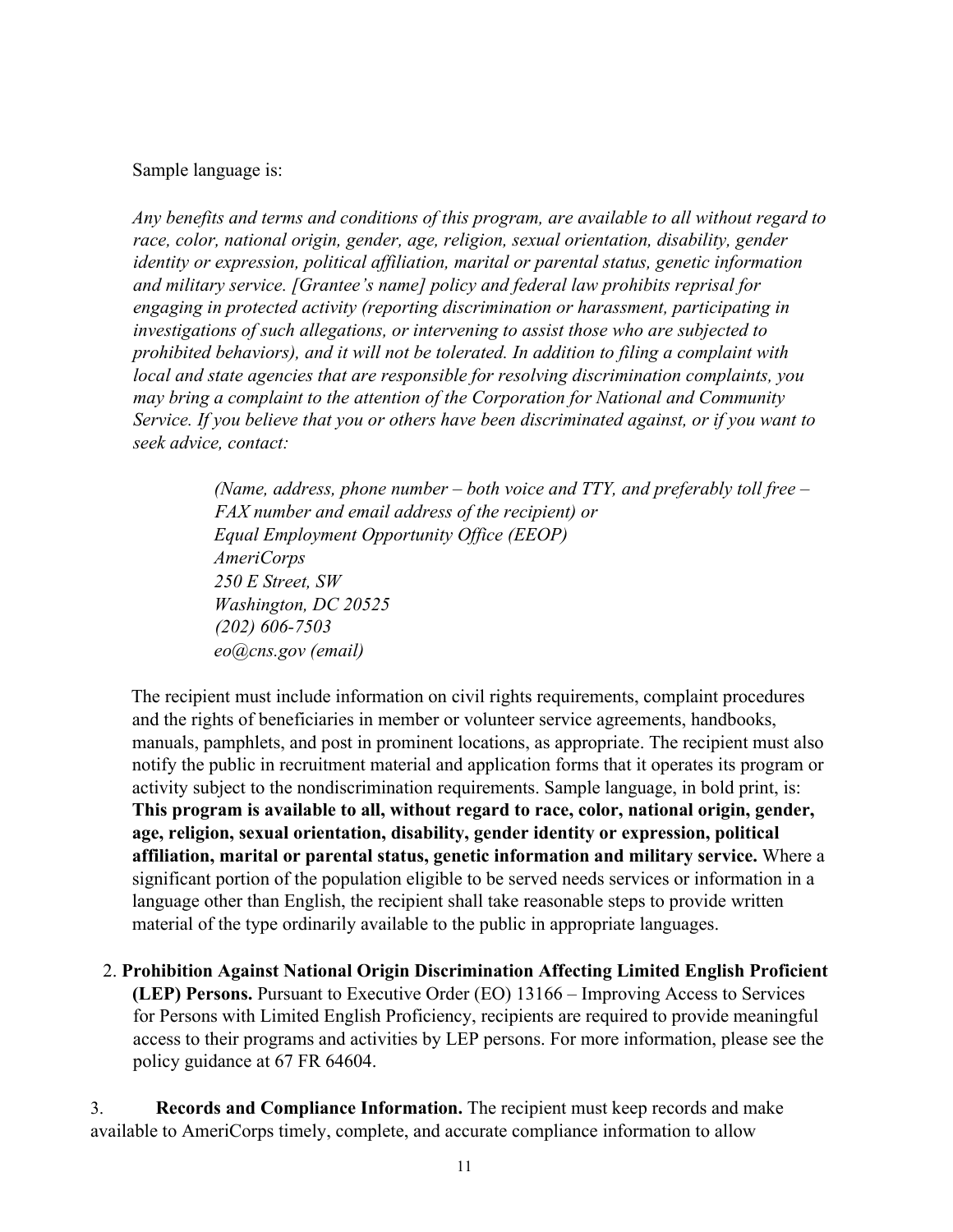AmeriCorps to determine if the recipient is complying with the civil rights statutes and implementing regulations. Where a recipient extends Federal financial assistance to subrecipients, the subrecipients must make available compliance information to the recipient so it can carry out its civil rights obligations in accordance with the records requirements at 2 CFR §§ 200.334- 200.338 and § 200.331(a)(5).

4. **Obligation to Cooperate.** The recipient must cooperate with AmeriCorps so that AmeriCorps can ensure compliance with the civil rights statutes and implementing regulations. The recipient shall permit access by AmeriCorps during normal business hours to its books, records, accounts, staff, members or volunteers, facilities, and other sources of information as may be needed to determine compliance.

#### **N. IDENTIFICATION OF FUNDING**

When issuing statements, press releases, requests for proposals, bid solicitations and other documents describing projects or programs funded in whole or in part with Federal money, all grantees receiving AmeriCorps funds included, shall clearly state— (1) the percentage of the total costs of the program or project which will be financed with Federal money; (2) the dollar amount of Federal funds for the project or program; and (3) the percentage and dollar amount of the total costs of the project or program that will be financed by non-governmental sources.

#### **O. AWARD PRODUCTS**

- 1. **Sharing Award Products.** To the extent practicable, the recipient agrees to make products produced under the award available at the cost of reproduction to others in the field.
- 2. **Acknowledgment of Support.** Publications created by members, volunteers or awardfunded staff must be consistent with the purposes of the award. The appropriate program AmeriCorps logo shall be included on such documents. The recipient is responsible for assuring that the following acknowledgment and disclaimer appears in any external report or publication of material based upon work supported by this award:

*"This material is based upon work supported by* AmeriCorps, the operating name of the Corporation for National and Community Service, *under Grant No. . Opinions or points of view expressed in this document are those of the authors and do not necessarily reflect the official position of, or a position that is endorsed by, AmeriCorps or [the relevant AmeriCorps Program]."* 

#### **P. SUSPENSION OR TERMINATION OF AWARD**

AmeriCorps may suspend or terminate this award in accordance with 2 CFR §§ 200. 200.339 and 200.340 (85 FR 49506, 49559-60) such as applicable AmeriCorps regulations and statutes. In addition, a recipient may suspend or terminate assistance to one of its subrecipients in accordance with 2 CFR §§ 200.339 and 200.340, provided that such action complies with 2 CFR § 200.341. 2 CFR § 200.340(a)(2) prohibits arbitrary termination of grant awards by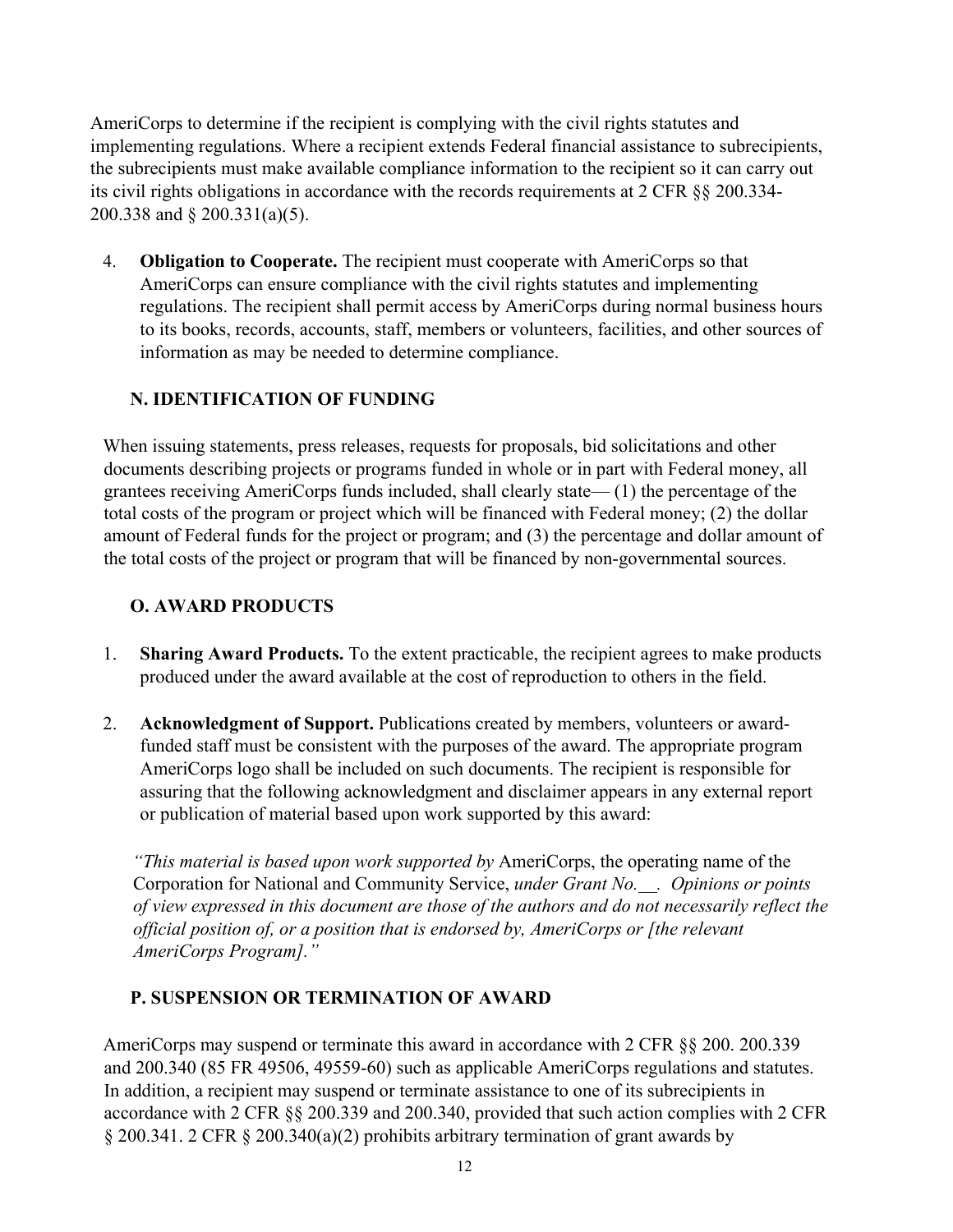AmeriCorps. As before the clarifications to 2 CFR Part 200, AmeriCorps may initiate termination for cause, or when (based on new evidence) there is a significant question about the feasibility or effectiveness of the intended objective of the award.

## **Q. TRAFFICKING IN PERSONS**

This award is subject to requirements of Section 106(g) of the Trafficking Victims Protection Act of 2000, as amended (22 U.S.C. § 7104).

- 1. Provisions applicable to a recipient that is a private entity.
	- a. You as the recipient, your employees, subrecipients under this award, and subrecipients' employees may not:
		- i. Engage in severe forms of trafficking in persons during the period of time that the award is in effect;
		- ii. Procure a commercial sex act during the period of time that the award is in effect; or
		- iii. Use forced labor in the performance of the award or subawards under the award.
	- b. We as the Federal awarding agency may unilaterally terminate this award, without penalty, if you or a subrecipient that is a private entity
		- i. Violates a prohibition in paragraph (a.) of this award term; or
		- ii. Has an employee who violates a prohibition in paragraph (a.) of this award term through conduct that is either:
			- (A.) Associated with performance under this award; or
			- (B.) Imputed to you or the subrecipient using the standards and due process for imputing the conduct of an individual to an organization that are provided in 2 CFR Part 180, "OMB guidelines to Agencies on Government-wide Debarment and Suspension (Nonprocurement)," as implemented by our agency at 2 CFR Part 2200.
- 2. Provisions applicable to a recipient other than a private entity. We as the Federal awarding agency may unilaterally terminate this award, without penalty, if a subrecipient that is not a private entity–
	- a. Is determined to have violated an applicable prohibition of paragraph (1)(a.) of this award term; or
	- b. Has an employee who is determined by the agency official authorized to terminate the award to have violated an applicable prohibition in paragraph  $(1)(a)(i)$  of this award term through conduct that is –
		- i. Associated with performance under this award; or
		- ii. Imputed to you using the standards and due process for imputing conduct of an individual to an organization that are provided in 2 CFR Part 180, "OMB Guidelines to Agencies on Government-wide Debarment and Suspension (Nonprocurement)," as implemented by our agency at 2 CFR Part 2200.
- 3. Provisions applicable to any recipient.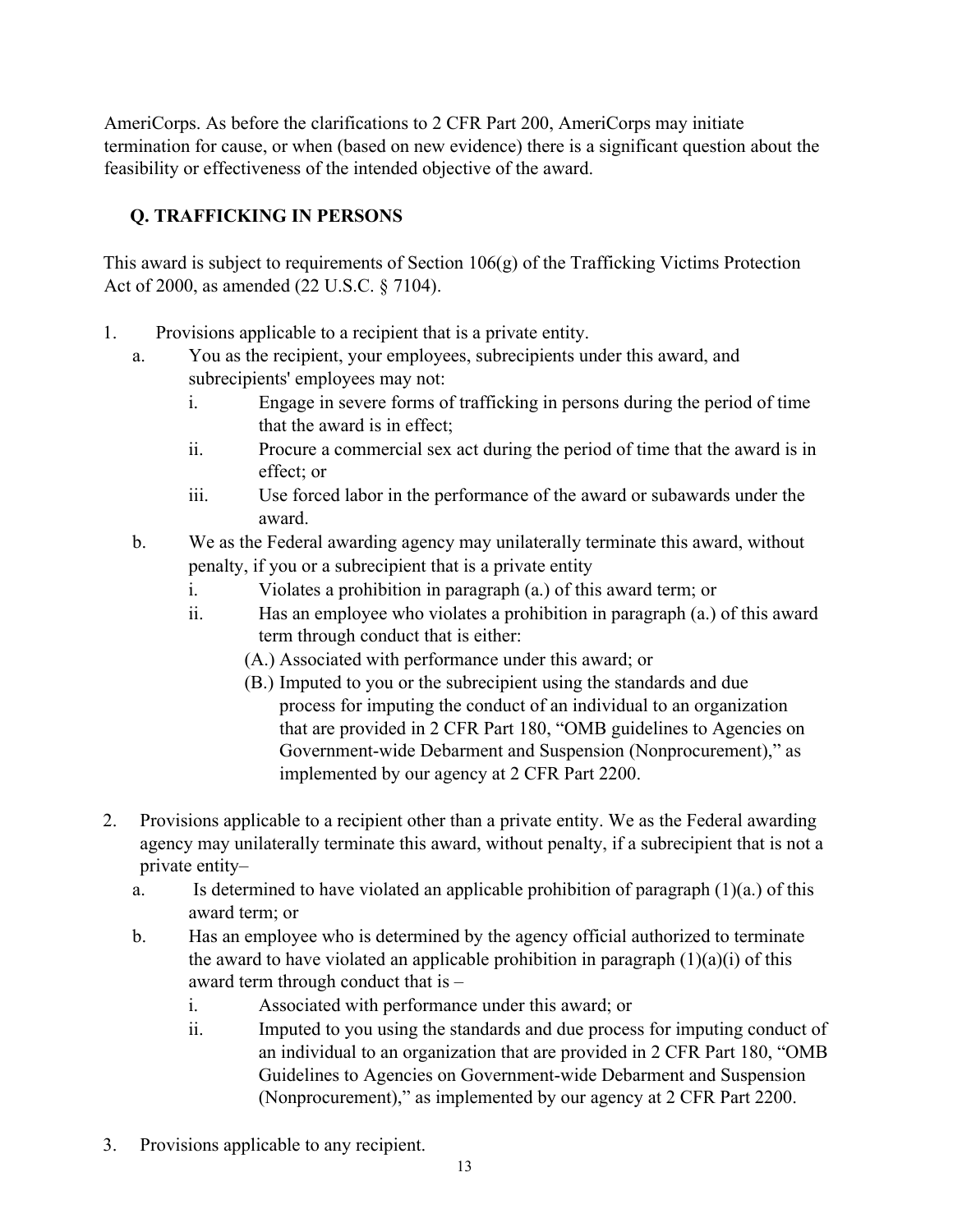- a. You must inform us immediately of any information you receive from any source alleging a violation of a prohibition in paragraph (1)(a) of this award term.
- b. Our right to terminate unilaterally that is described in paragraph (1) and (2) of this section:
	- i. Implements section 106(g) of the Trafficking Victims Protection Act of 2000
		- (TVPA), as amended  $(22 \text{ U.S.C. } 7104(g))$ , and
	- ii. Is in addition to all other remedies for noncompliance that are available to us under this award.
- c. You must include the requirements of paragraph  $(1)(a)$  of this award term in any subaward you make to a private entity.
- 4. Definitions. For purposes of this award term:
	- a. "Employee" means either:
		- i. An individual employed by you or a subrecipient who is engaged in the performance of the project or program under this award; or
		- ii. Another person engaged in the performance of the project or program under this award and not compensated by you including, but not limited to, a volunteer or individual whose service are contributed by a third party as an in-kind contribution toward cost sharing or matching requirements.
	- b. "Forced labor" means labor obtained by any of the following methods: the recruitment, harboring, transportation, provision, or obtaining of a person for labor or services, through the use of force, fraud, or coercion for the purpose of subjection to involuntary servitude, peonage, debt bondage, or slavery.
	- c. "Private entity":
		- i. Means any entity other than a State, local government, Indian tribe, or foreign public entity, as those terms are defined in 2 CFR §175.25.
		- ii. Includes:
			- (a.) A nonprofit organization, including any non-profit institution of higher education, hospital, or tribal organization other than one included in the definition of Indian tribe at 2 CFR § 175.25(b).
			- (b.) A for-profit organization.
	- d. "Severe forms of trafficking in persons," "commercial sex act," and "coercion" have the meanings given at section 103 of the TVPA, as amended (22 U.S.C. § 7102).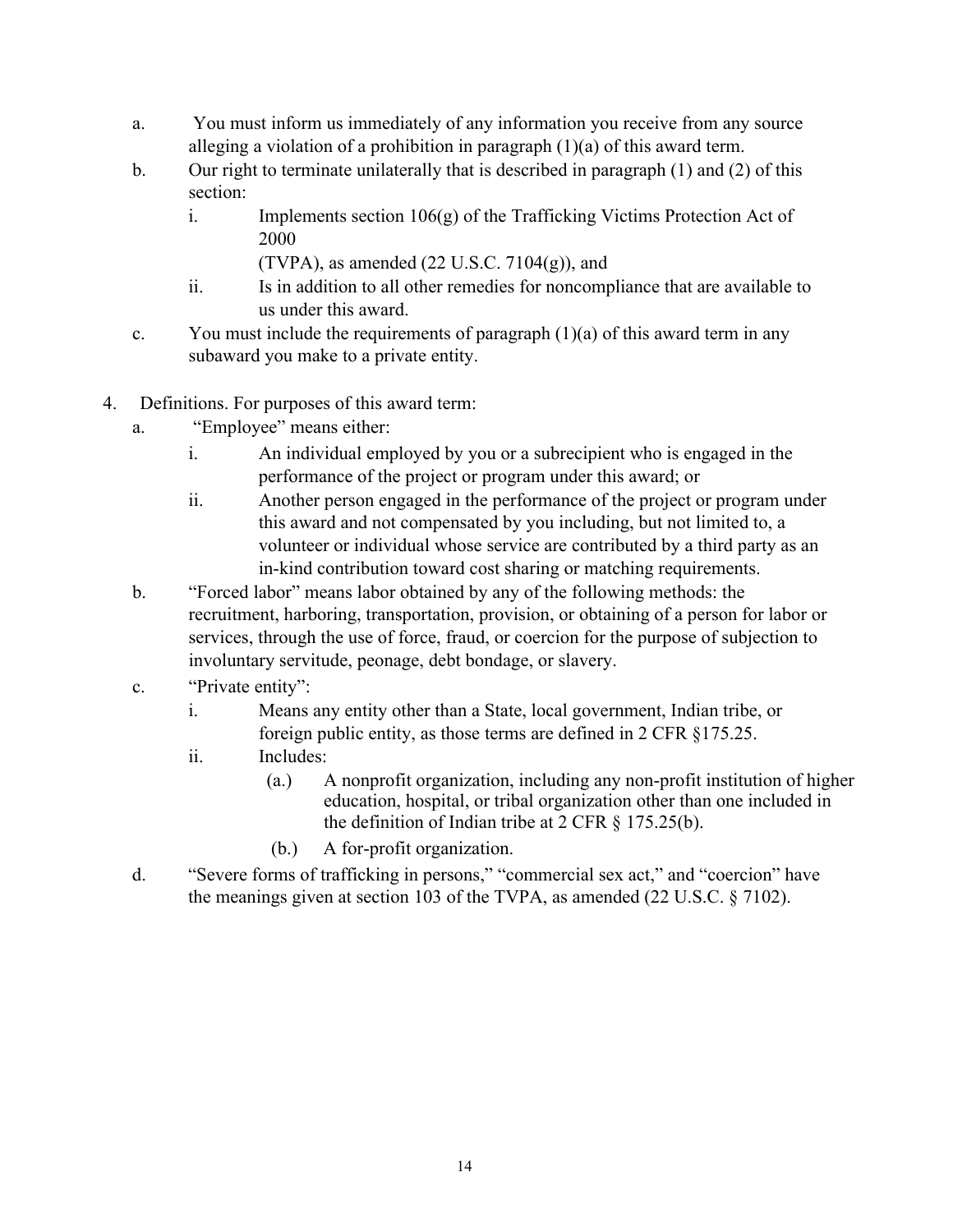## **R. SYSTEM OF AWARD MANAGEMENT (SAM) and UNIVERSAL IDENTIFIER REQUIREMENTS (Required provision under 2 CFR § 25.220)**

- 1. Requirement for Central Contractor Registration (CCR): Unless you are exempted from this requirement under 2 CFR § 25.110, you as the recipient must maintain the currency of your information in the SAM until you submit the final financial report required under this award or receive the final payment, whichever is later. This requires that you review and update the information at least annually after the initial registration, and more frequently if required by changes in your information or another award term.
- 2. Requirement for Unique Entity Identifier: If you are authorized to make subawards under this award, you:
	- a. Must notify potential subrecipients that no entity (see definition in paragraph c of this award term) may receive a subaward from you unless the entity has provided its unique entity identifier to you. *(AmeriCorps' eGrants system requires a DUNS number.)*
	- b. May not make a subaward to an entity unless the entity has provided its unique entity identifier to you.
- 3. Definitions. For purposes of this award term:
	- a. System of Award Management (SAM) means the Federal repository into which an entity must provide information required for the conduct of business as a recipient. Additional information about registration procedures may be found at the SAM Internet site (currently at https://sam.gov/content/hom[e\).](http://www.sam.gov/portal/public/SAM/))
	- b. Unique Entity Identifier means the identifier required for SAM registration to uniquely identify business entities. (AmeriCorps' eGrants system currently requires DUNs numbers. DUNs stands for Data Universal Numbering System (DUNS) number a nine-digit number established and assigned by Dun and Bradstreet, Inc. (D&B) to uniquely identify business entities. A DUNS number may be obtained from D&B by telephone (currently 866- 7055711) or the Internet (currently a[t](http://fedgov.dnb.com/webform) [http://fedgov.dnb.com/webform\).](http://fedgov.dnb.com/webform)
	- a. Entity, as it is used in this award term, means all of the following, as defined at 2 CFR part 25, subpart C:
		- i. A Governmental organization, which is a State, local government, or Indian Tribe;
		- ii. A foreign public entity;
		- iii. A domestic or foreign nonprofit organization;
		- iv. A domestic or foreign for-profit organization; and
		- v. A Federal agency, but only as a subrecipient under an award or subaward to a non-Federal entity.
	- b. Subaward:
		- i. This term means a legal instrument to provide support for the performance of any portion of the substantive project or program for which you received this award and that you as the recipient award to an eligible subrecipient.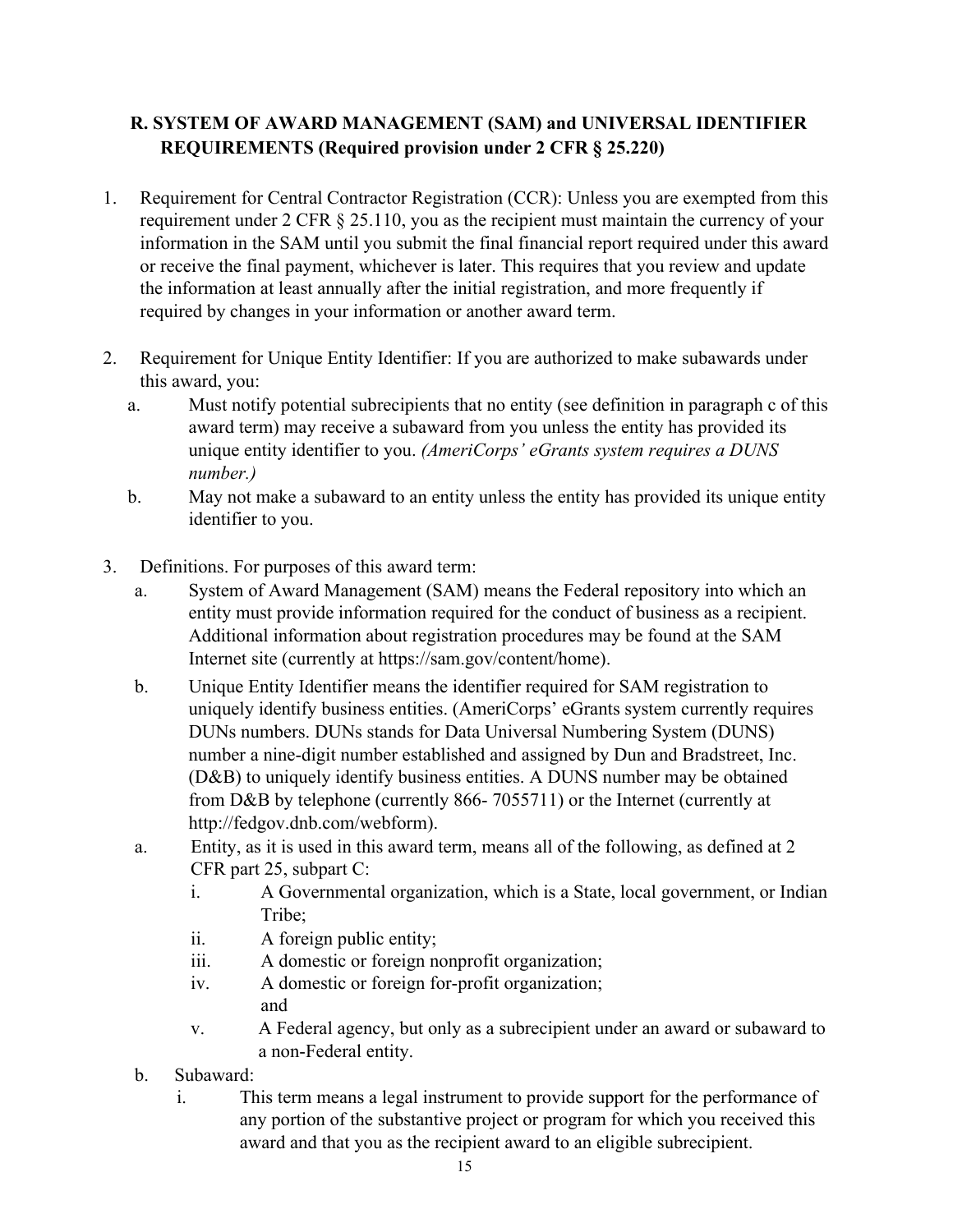- ii. The term does not include your procurement of property and services needed to carry out the project or program (for further explanation, see 2 CFR § 200.330.
- iii. A subaward may be provided through any legal agreement, including an agreement that you consider a contract.
- c. Subrecipient means an entity that:
	- i. Receives a subaward from you under this award; and
	- ii. Is accountable to you for the use of the Federal funds provided by the subaward.

## **S. TRANSPARENCY ACT REQUIREMENTS (for Grants and Cooperative Agreements of \$30,000 or More)**

Reporting Subawards and Executive Compensation:

- 1. Reporting of first-tier subawards.
	- a. Applicability. Unless you are exempt as provided in paragraph 4, of this award term (below), you must report each action that obligates \$30,000 or more in Federal funds that does not include Recovery funds (as defined in section 1512(a)(2) of the American Recovery and Reinvestment Act of 2009, Pub. L. 111-5) for a subaward to an entity (see definitions in paragraph 5. of this award term).
	- b. Where and when to report.
		- i. You must report each obligating action described in paragraph 1.a. of this award term t[o](http://www.fsrs.gov/) [http://www.fsrs.gov.](http://www.fsrs.gov/)
		- ii. For subaward information, report no later than the end of the month following the month in which the obligation was made. (For example, if the obligation was made on November  $7<sup>th</sup>$  in a given year, the obligation must be reported by no later than the end of December.)
	- c. What to report. You must report the information about each obligating action that the submission instructions posted a[t](http://www.fsrs.gov/) [http://www.fsrs.gov](http://www.fsrs.gov/) [sp](http://www.fsrs.gov/)ecify.
- 2. Reporting Total Compensation of Recipient Executives.
	- a. Applicability and what to report. You must report total compensation for each of your five most highly compensated executives for the preceding completed fiscal year, if-
		- i. The total Federal funding authorized to date under this award is \$30,000 or more;
		- ii. In the preceding fiscal year, you received--
			- (a.) 80 percent or more of your annual gross revenues from Federal procurement contracts (and subcontracts) and Federal financial assistance subject to the Transparency Act, as defined at 2 CFR § 170.320 (and subawards); and
			- (b.) \$25,000,000 or more in annual gross revenues from Federal procurement contracts (and subcontracts) and Federal financial assistance subject to the Transparency Act, as defined at 2 CFR § 170.320 (and subawards); and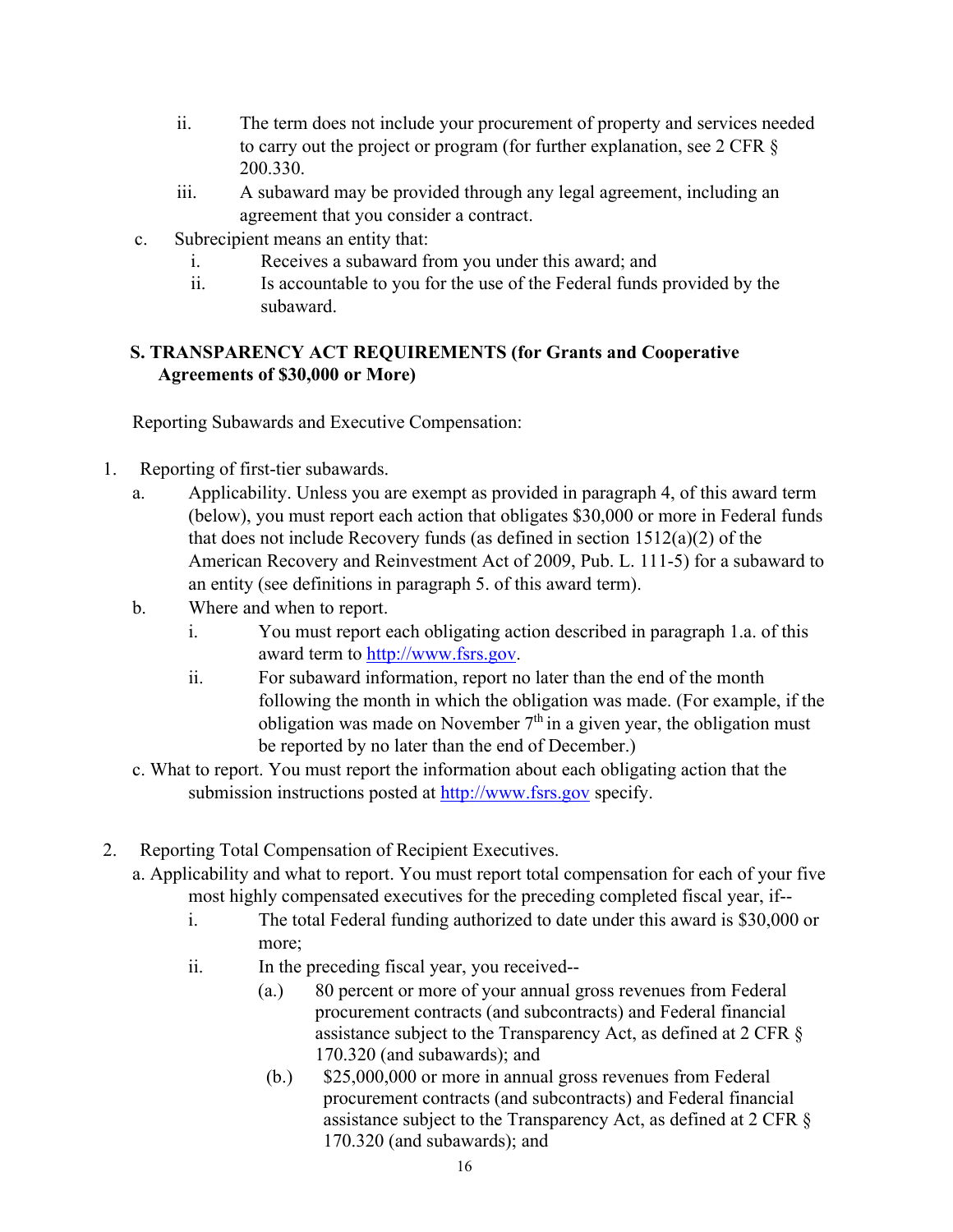- iii. The public does not have access to information about the compensation of the executives through periodic reports filed under section 13(a) or 15(d) of the Securities Exchange Act of 1934 (15 U.S.C. §§ 78m(a), 78o(d)) or section 6104 of the Internal Revenue Code of 1986. (To determine if the public has access to the compensation information, see the U.S. Security and Exchange Commission total compensation filings at [http://www.sec.gov/answers/execomp.htm.\)](http://www.sec.gov/answers/execomp.htm)
- b. Where and when to report. You must report executive total compensation described in paragraph (2.)(a.) of this award term:
	- i. As part of your registration profile at h[ttps://www.sam.gov/portal/public/SAM/.](http://www.sam.gov/portal/public/SAM/)
	- ii. By the end of the month following the month in which this award is made, and annually thereafter.
- 3. Reporting of Total Compensation of Subrecipient Executives.
	- a. Applicability and what to report. Unless you are exempt as provided in paragraph 4. of this award term, for each first-tier subrecipient under this award, you shall report the names and total compensation of each of the subrecipient's five most highly compensated executives for the subrecipient's preceding completed fiscal year, if-
		- i. In the subrecipient's preceding fiscal year, the subrecipient received--
			- (a.) 80 percent or more of its annual gross revenues fromFederal procurement contracts (and subcontracts) and Federal financial assistance subject to the Transparency Act, as defined at 2 CFR §170.320 (and subawards); and
			- (b.) \$25,000,000 or more in annual gross revenues from Federal procurement contracts (and subcontracts), and Federal financial assistance subject to the Transparency Act, as defined at 2 CFR §170.320 (and subawards); and
		- ii. The public does not have access to information about the compensation of the executives through periodic reports filed under section 13(a) or 15(d) of the Securities Exchange Act of 1934 (15 U.S.C. §§ 78m(a), 78o(d)) or section 6104 of the Internal Revenue Code of 1986. (To determine if the public has access to the compensation information, see the U.S. Security and Exchange Commission total compensation filings a[t](http://www.sec.gov/answers/execomp.htm.)) [http://www.sec.gov/answers/execomp.htm.\)](http://www.sec.gov/answers/execomp.htm.))
	- b. Where and when to report. You must report subrecipient executive total compensation described in paragraph 3.a. of this award term:
		- i. To the recipient.
		- ii. By the end of the month following the month during which you make the subaward. For example, if a subaward is obligated on any date during the month of October of a given year (i.e., between October 1 and 31), you must report any required compensation information of the subrecipient by November 30 of that year.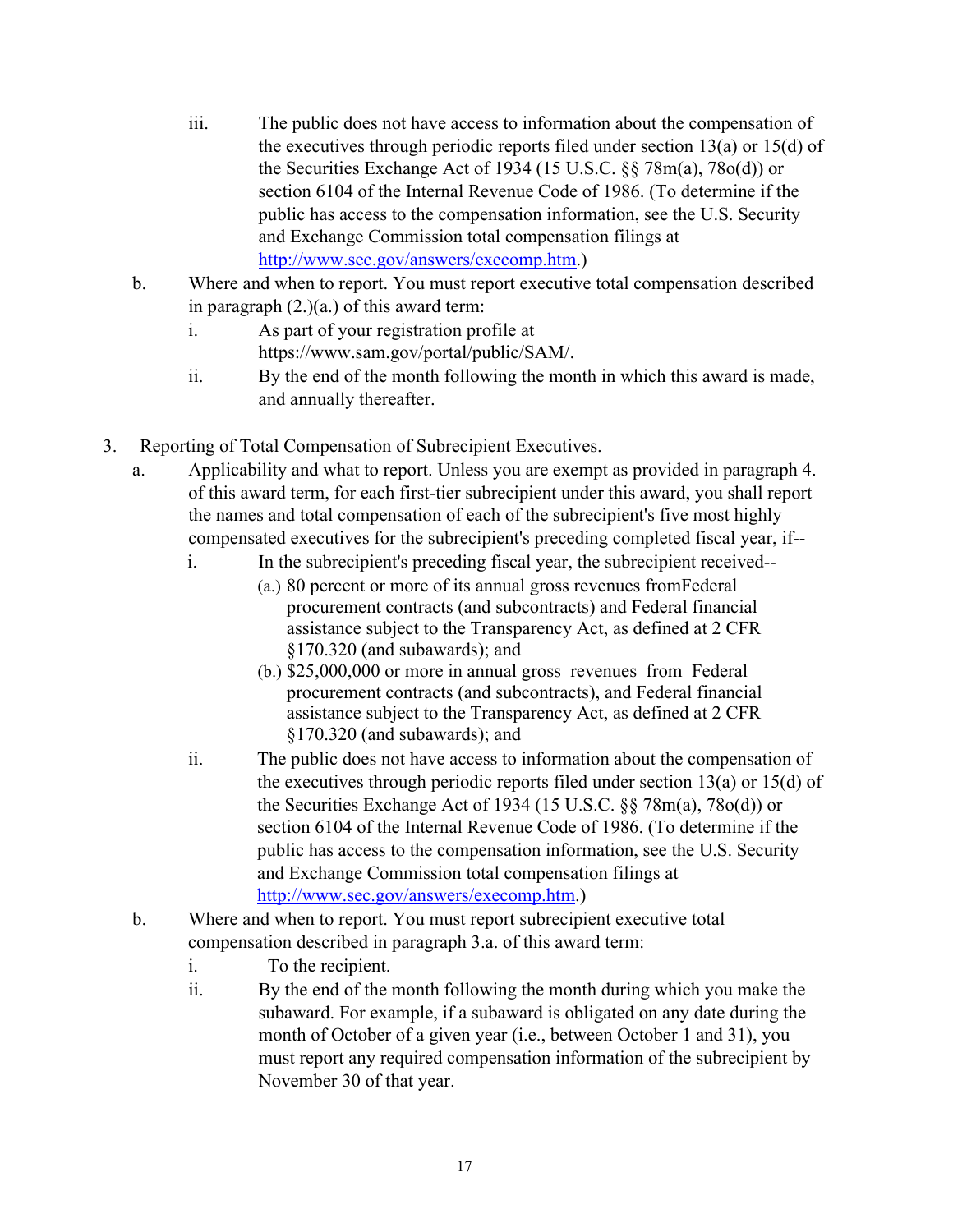- 4. Exemptions. If, in the previous tax year, you had gross income, from all sources, under \$300,000, you are exempt from the requirements to report:
	- a. Subawards, and
	- b. The total compensation of the five most highly compensated executives of any subrecipient.
- 5. Definitions. For purposes of this award term:
	- a. Entity means all of the following, as defined in 2 CFR Part 25:
		- i. A Governmental organization, which is a State, local government, or Indian tribe;
		- ii. A foreign public entity;
		- iii. A domestic or foreign nonprofit organization;
		- iv. A domestic or foreign for-profit organization;
		- v. A Federal agency, but only as a subrecipient under an award or subaward to a non- Federal entity.
	- b. Executive means officers, managing partners, or any other employees in management positions.
	- c. Subaward:
		- i. This term means a legal instrument to provide support for the performance of any portion of the substantive project or program for which you received this award and that you as the recipient award to an eligible subrecipient.
		- ii. The term does not include your procurement of property and services needed to carry out the project or program (for further explanation, see 2 CFR §
			- 200.331).
		- iii. A subaward may be provided through any legal agreement, including an agreement that you or a subrecipient considers a contract.
	- d. Subrecipient means an entity that:

i. Receives a subaward from you (the recipient) under this award; and ii. Is accountable to you for the use of the Federal funds provided by the subaward.

- e. Total compensation means the cash and noncash dollar value earned by the executive during the recipient's or subrecipient's preceding fiscal year and includes the following (for more information see 17 CFR  $\S229.402(c)(2)$ ):
	- i. Salary and bonus.
	- ii. Awards of stock, stock options, and stock appreciation rights. Use the dollar amount recognized for financial statement reporting purposes with respect to the fiscal year in accordance with the Statement of Financial Accounting Standards No. 123 (Revised 2004) (FAS 123R), Shared Based Payments.
	- iii. Earnings for services under non-equity incentive plans. This does not include group life, health, hospitalization or medical reimbursement plans that do not discriminate in favor of executives, and are available generally to all salaried employees.
	- iv. Change in pension value. This is the change in present value of defined benefit and actuarial pension plans.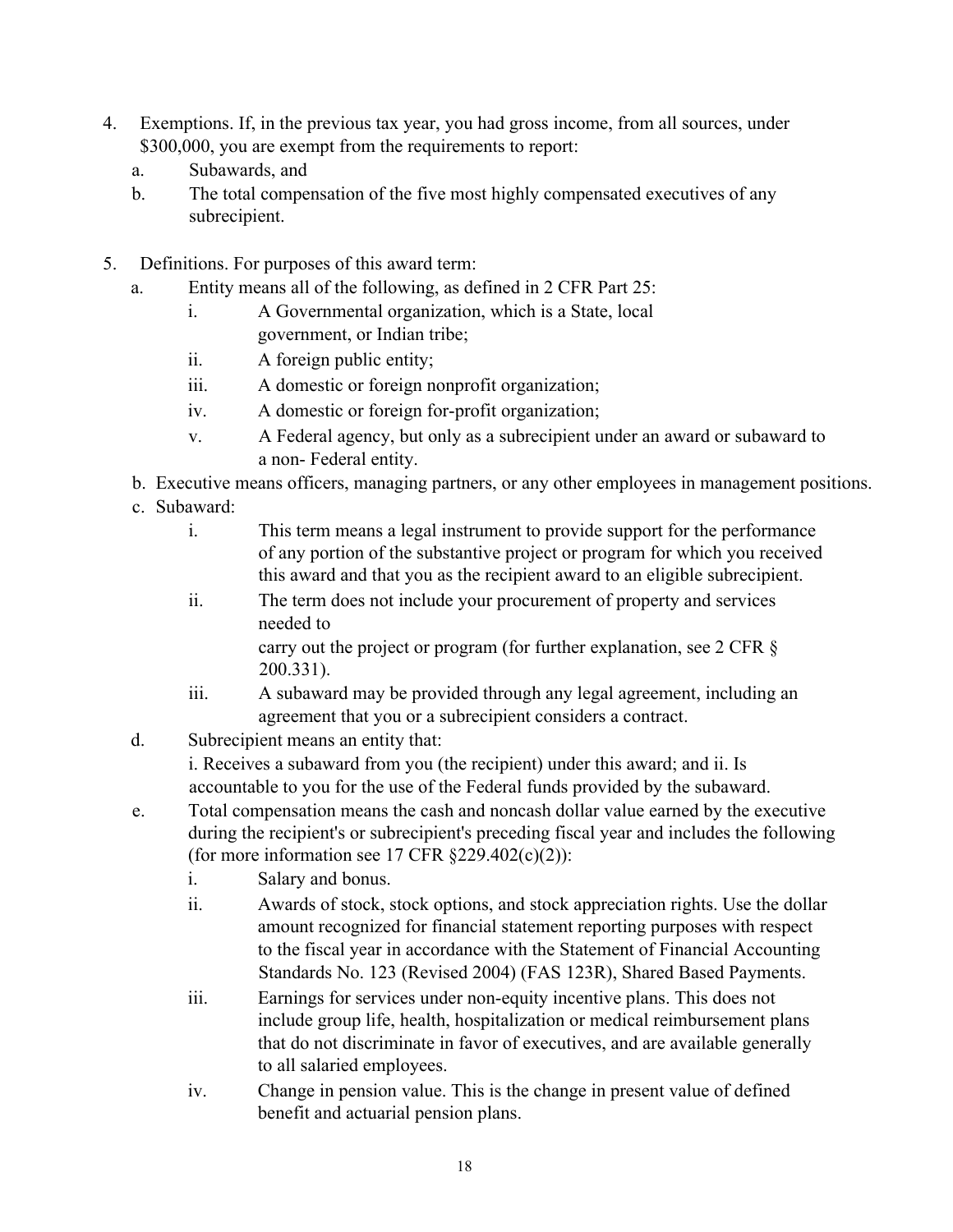- v. Above-market earnings on deferred compensation which is not taxqualified.
- vi. Other compensation, if the aggregate value of all such other compensation (e.g. severance, termination payments, value of life insurance paid on behalf of the employee, perquisites or property) for the executive exceeds \$10,000.

## **T. CONFLICT OF INTEREST**

You must disclose in writing any potential conflict of interest to your AmeriCorps Portfolio Manager, or to the pass-through entity if you are a subrecipient or contractor. This disclosure must take place immediately. The AmeriCorps conflict of interest policies apply to subawards as well as contracts, and are as follows:

- 1. As a non-Federal entity, you must maintain written standards of conduct covering conflicts of interest and governing the performance of your employees engaged in the selection, award, and administration of subawards and contracts.
- 2. None of your employees may participate in the selection, award, or administration of a subaward or contract supported by a Federal award if he or she has a real or apparent conflict of interest. Such a conflict of interest would arise when the employee, officer, or agent, any member of his or her immediate family, his or her partner, or an organization which employs or is about to employ any of the parties indicated herein, has a financial or other interest in or a tangible personal benefit from an organization considered for a subaward or contract. The officers, employees, and agents of the non-Federal entity must neither solicit nor accept gratuities, favors, or anything of monetary value from subrecipients or contractors or parties to subawards or contracts.
- 3. If you have a parent, affiliate, or subsidiary organization that is not a State, local government, or Indian tribe, you must also maintain written standards of conduct covering organizational conflicts of interest. Organizational conflicts of interest mean that because of relationships with a parent company, affiliate, or subsidiary organization, you are unable or appear to be unable to be impartial in conducting a subaward or procurement action involving a related organization.

## **U. AWARD TERM AND CONDITION FOR RECIPIENT INTEGRITY AND PERFORMANCE MATTERS (Required provision under 2 CFR § 200.210(b)(iii) for grants and cooperative agreements of \$500,000 or more)**

### 1. General Reporting Requirement

If the total value of your currently active grants, cooperative agreements, and procurement contracts from all Federal awarding agencies exceeds \$10,000,000 for any period of time during the period of performance of this Federal award, then you as the recipient during that period of time must maintain the currency of information reported to the System for Award Management (SAM) that is made available in the designated integrity and performance system (currently the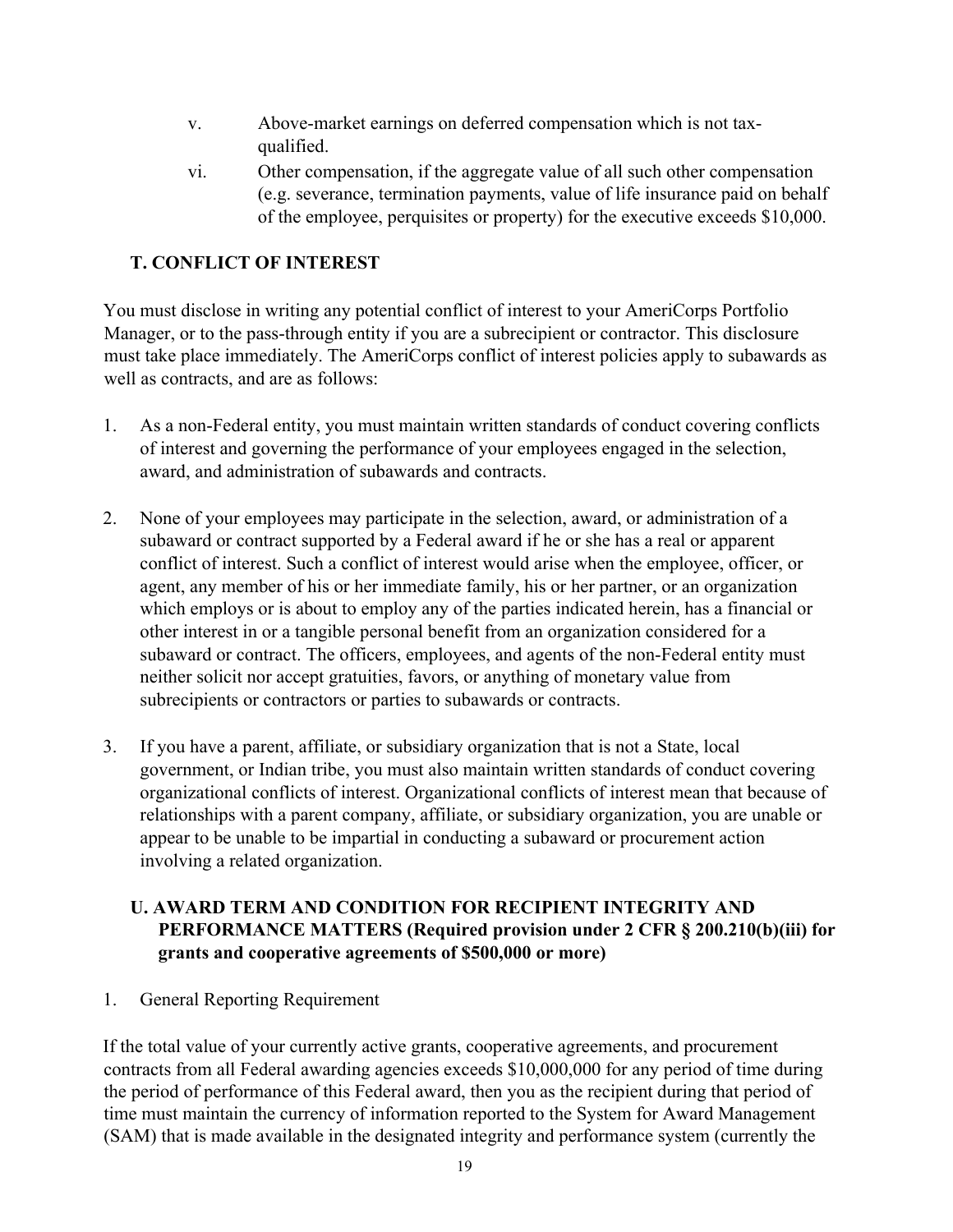Federal Awardee Performance and Integrity Information System (FAPIIS)) about civil, criminal, or administrative proceedings described in paragraph 2 of this award term and condition. This is a statutory requirement under section 872 of Public Law 110-417, as amended (41 U.S.C. 2313). As required by section 3010 of Public Law 111-212, all information posted in the designated integrity and performance system on or after April 15, 2011, except past performance reviews required for Federal procurement contracts, will be publicly available.

## 2. Proceedings About Which You Must Report

Submit the information required about each proceeding that:

- a. Is in connection with the award or performance of a grant, cooperative agreement, or procurement contract from the Federal Government;
- b. Reached its final disposition during the most recent five year period; and
- c. Is one of the following:
	- (1) A criminal proceeding that resulted in a conviction, as defined in paragraph 5 of this award term and condition;
	- (2) A civil proceeding that resulted in a finding of fault and liability and payment of a monetary fine, penalty, reimbursement, restitution, or damages of \$5,000 or more;
	- (3) An administrative proceeding, as defined in paragraph 5 of this award term and condition, that resulted in a finding of fault and liability and your payment of either a monetary fine or penalty of \$5,000 or more or reimbursement, restitution, or damages in excess of \$100,000; or
	- (4) Any other criminal, civil, or administrative proceeding if:
		- (i) It could have led to an outcome described in paragraph 2.c.(1), (2), or (3) of this award term and condition;
		- (ii) It had a different disposition arrived at by consent or compromise with an acknowledgment of fault on your part; and
		- (iii) The requirement in this award term and condition to disclose information about the proceeding does not conflict with applicable laws and regulations.

### 3. Reporting Procedures

Enter in the SAM Entity Management area the information that SAM requires about each proceeding described in paragraph 2 of this award term and condition. You do not need to submit the information a second time under assistance awards that you received if you already provided the information through SAM because you were required to do so under Federal procurement contracts that you were awarded.

### 4. Reporting Frequency

During any period of time when you are subject to the requirement in paragraph 1 of this award term and condition, you must report proceedings information through SAM for the most recent five-year period, either to report new information about any proceeding(s) that you have not reported previously or affirm that there is no new information to report. Recipients that have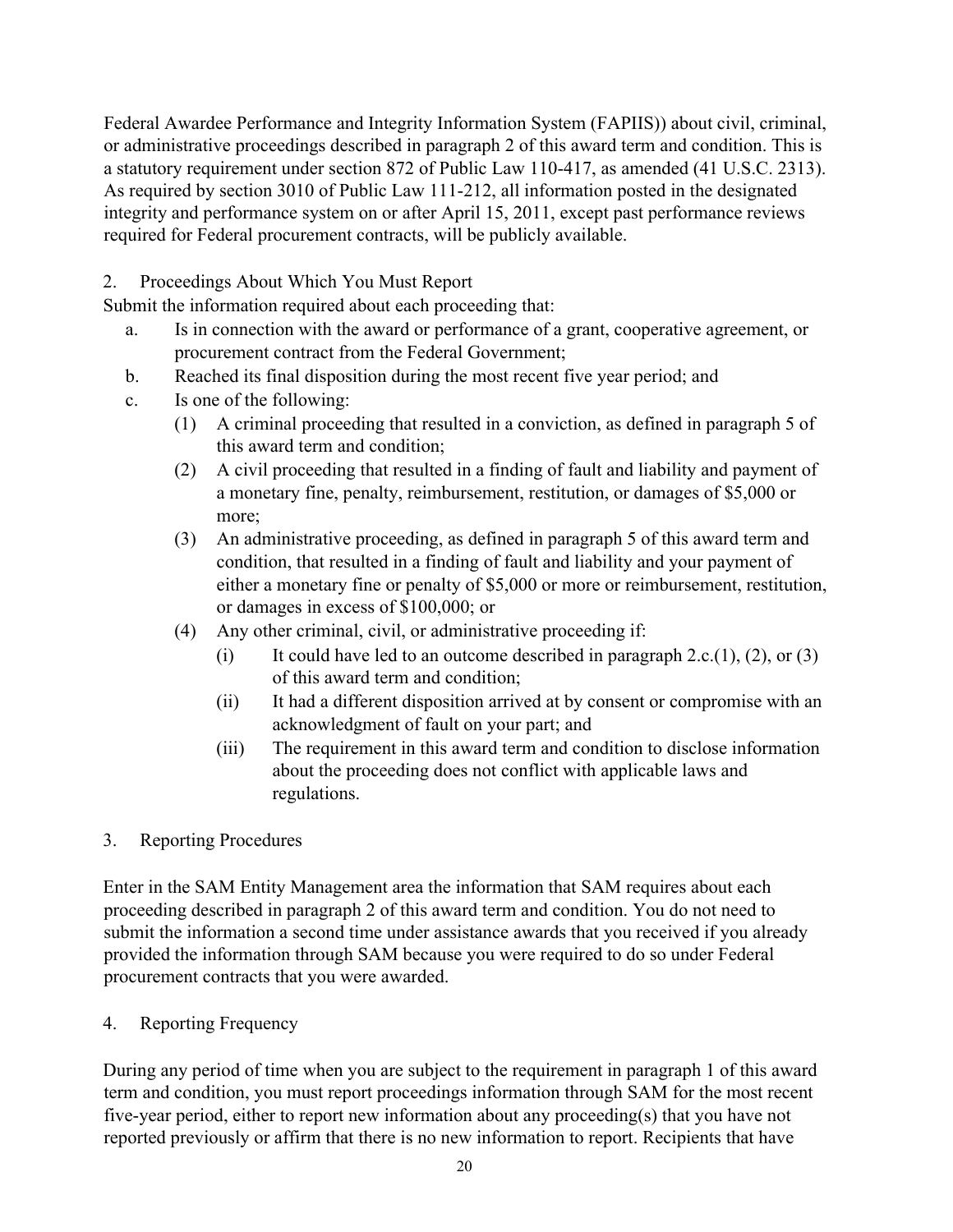Federal contract, grant, and cooperative agreement awards with a cumulative total value greater than \$10,000,000 must disclose semiannually any information about the criminal, civil, and administrative proceedings.

5. Definitions

For purposes of this award term and condition:

- a. Administrative proceeding means a non-judicial process that is adjudicatory in nature in order to make a determination of fault or liability (e.g., Securities and Exchange Commission Administrative proceedings, Civilian Board of Contract Appeals proceedings, and Armed Services Board of Contract Appeals proceedings). This includes proceedings at the Federal and State level but only in connection with performance of a Federal contract or grant. It does not include audits, site visits, corrective plans, or inspection of deliverables.
- b. Conviction, for purposes of this award term and condition, means a judgment or conviction of a criminal offense by any court of competent jurisdiction, whether entered upon a verdict or a plea, and includes a conviction entered upon a plea of nolo contendere.
- c. Total value of currently active grants, cooperative agreements, and procurement contracts includes—
	- (1) Only the Federal share of the funding under any Federal award with a recipient cost share or match; and
	- (2) The value of all expected funding increments under a Federal award and options, even if not yet exercised.

### **V. BREACHES OF PERSONALLY IDENTIFIABLE INFORMATION (PII)**

All recipients and subrecipients need to be prepared for potential breaches of Personally Identifiable Information (PII). OMB defines PII as any information about an individual, including, but not limited to, education, financial transactions, medical history, and criminal or employment history and information which can be used to distinguish or trace an individual's identity, such as their name, social security number, date and place of birth, mother's maiden name, biometric records, etc., including any other personal information which is linked or linkable to an individual. All recipients and subrecipients must ensure that they have procedures in place to prepare for and respond to breaches of PII, and notify the Federal awarding agency in the event of a breach.

If your AmeriCorps grant-funded program or project creates, collects, uses, processes, stores, maintains, disseminates, discloses, or disposes of PII within the scope of that Federal grant award, or uses or operates a Federal information system, you must establish procedures to prepare for and respond to a potential breach of PII, including notice of a breach of PII to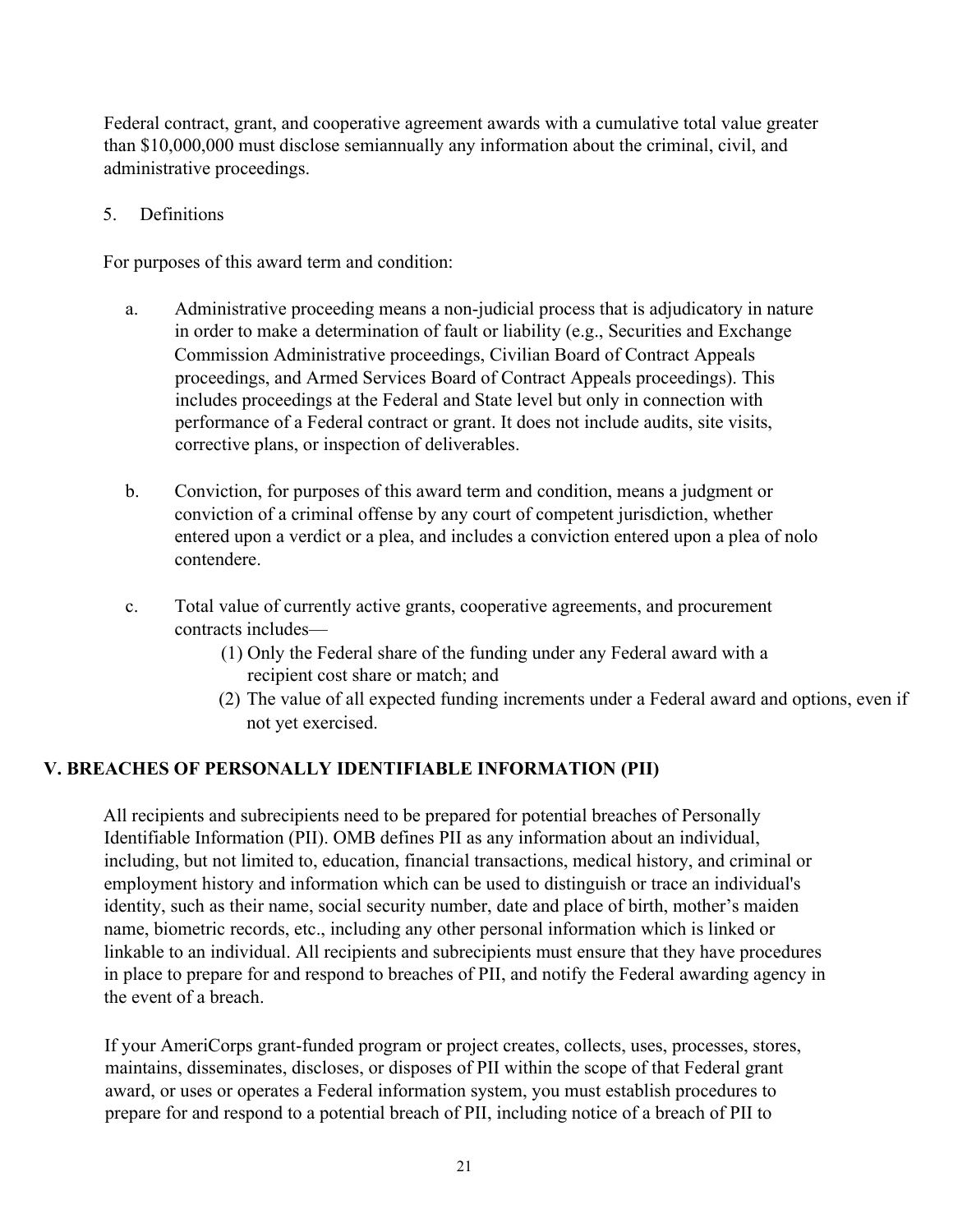AmeriCorps. Grantees experiencing a breach should immediately notify AmeriCorps' Office of Information Technology, and the AmeriCorps Portfolio Manager.